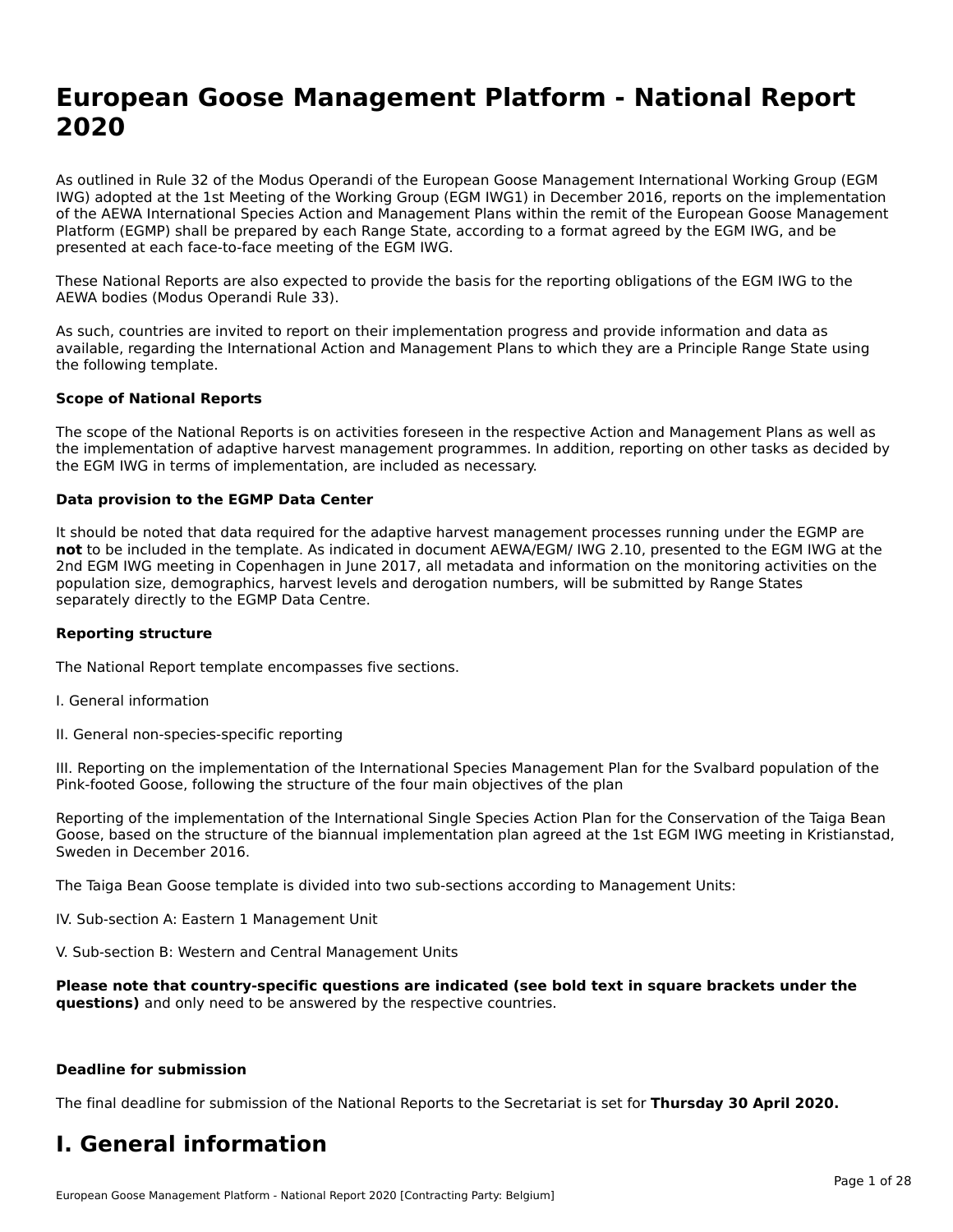### **To be completed by all Range States**

Name of reporting country › Belgium

# **Designated National EGMP Administrative Authority**

Full name of the institution› Agentschap voor Natuur en Bos

Name and title of the head of institution › Marleen Evenepoel, Administrateur-Generaal

Mailing address - Street and number › VAC Brussel - Herman Teirlinck Havenlaan 88

P.O. Box› bus 75

Postal code › 1000

City › Brussels

**Country** country<br>› Belgium

Telephone › 02 553 81 02

E-mail› anb@vlaanderen.be

Website› www.naturenbos.be

## **Designated National Government Representative (NGR) for EGMP matters**

Name and title of the NGR › Floris Verhaeghe

Affiliation (institution, department) › Agentschap voor Natuur en Bos

Mailing address - Street and number › VAC Brugge - Jacob Van Maerlantgebouw Koning Albert I-laan 1/2

P.O. Box› bus 74

Postal code› 8200

City › Bruges

**Country** country<br>› Belgium

Telephone › +32 (0) 479 89 01 09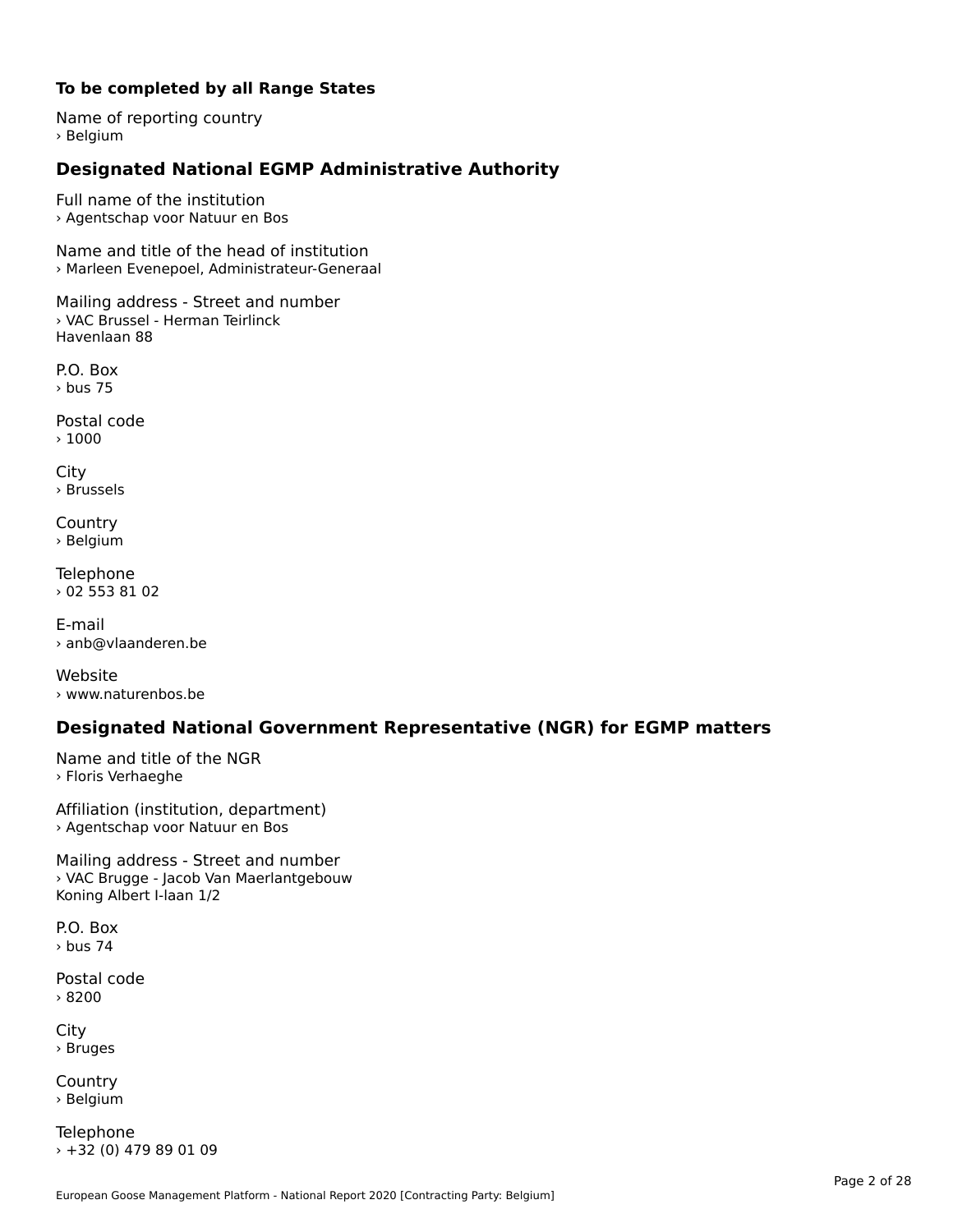E-mail› Floris.Verhaeghe@Vlaanderen.be

Website› www.natuurenbos.be

### **Additional designated National Government Representative (NGR) for EGMP matters (if available)**(if available)

Name and title of the NGR›

Affiliation (institution, department)

Mailing address - Street and number

P.O. Box

Postal code

›

City

**Country** 

Telephone

 $\bar{\phantom{a}}$ 

E-mail

›

Website

# **Designated National Expert (NE) for EGMP matters**

Name and title of the NE › Frank Huysentruyt

Affiliation (institution, department) › Instituut voor Natuur en Bosonderzoek

Mailing address - Street and number › Gaverstraat 4

P.O. Box

›

Postal code› 9500

City › Geraardsbergen

**Country** country<br>› Belgium

Telephone › +32 (0) 499 86 53 40

E-mail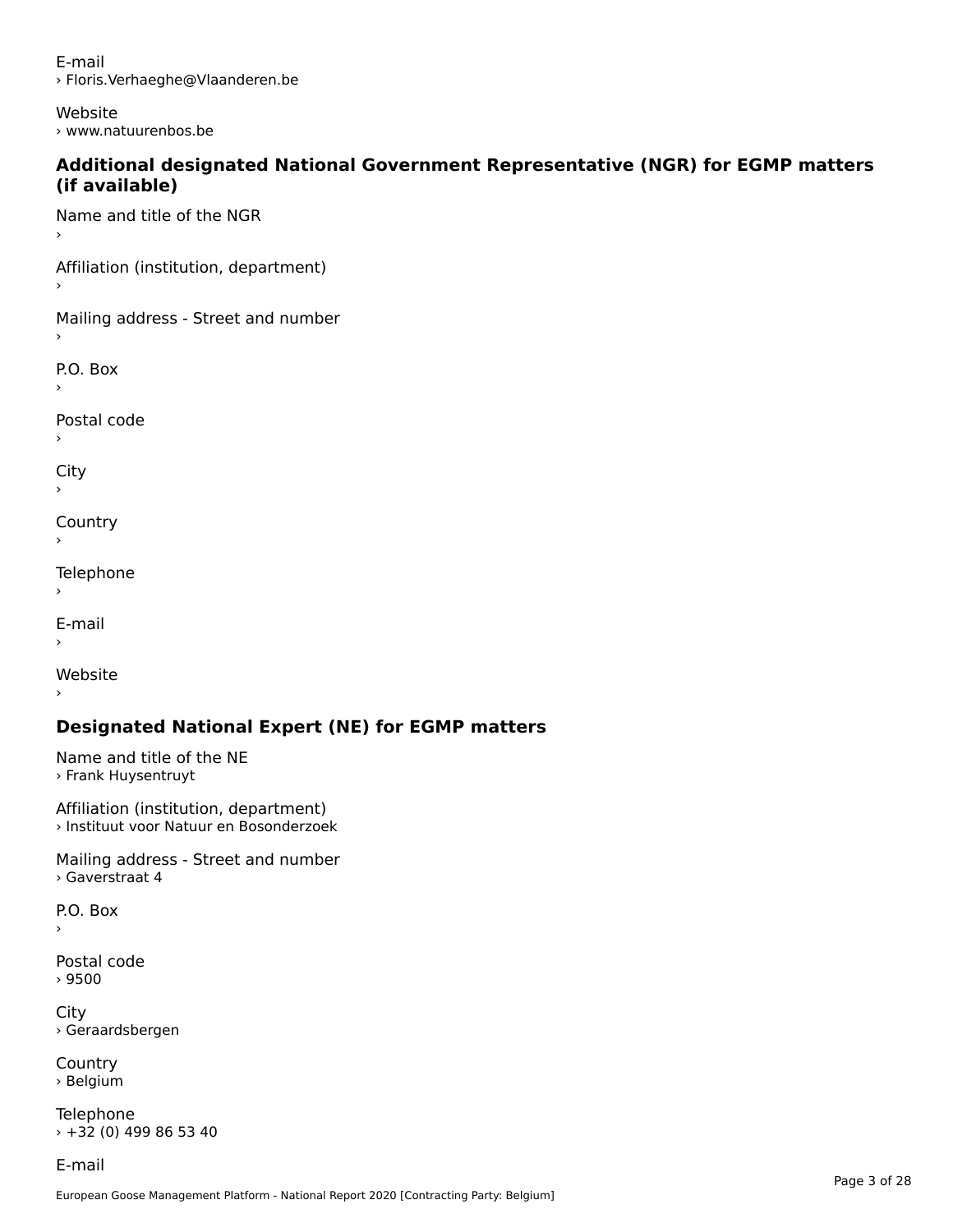› Frank.Huysentruyt@inbo.be

Website › www.inbo.be

# **Additional designated National Expert (NE) for EGMP matters (if available)**

Name and title of the NE›Affiliation (institution, department) Mailing address - Street and number P.O. Box Postal code› $\mathbf{C}^{\text{th}}$ ›**Country** Telephone E-mail›website<br>Website ›

### **Other relevant institutions/entities/individual experts that have contributed to this report**report

Please insert information on any other relevant institutions/entities/individual experts that have riease insert information<br>contributed to this report ›

# **Additional information and comments (optional)**

Please insert additional information and comments ›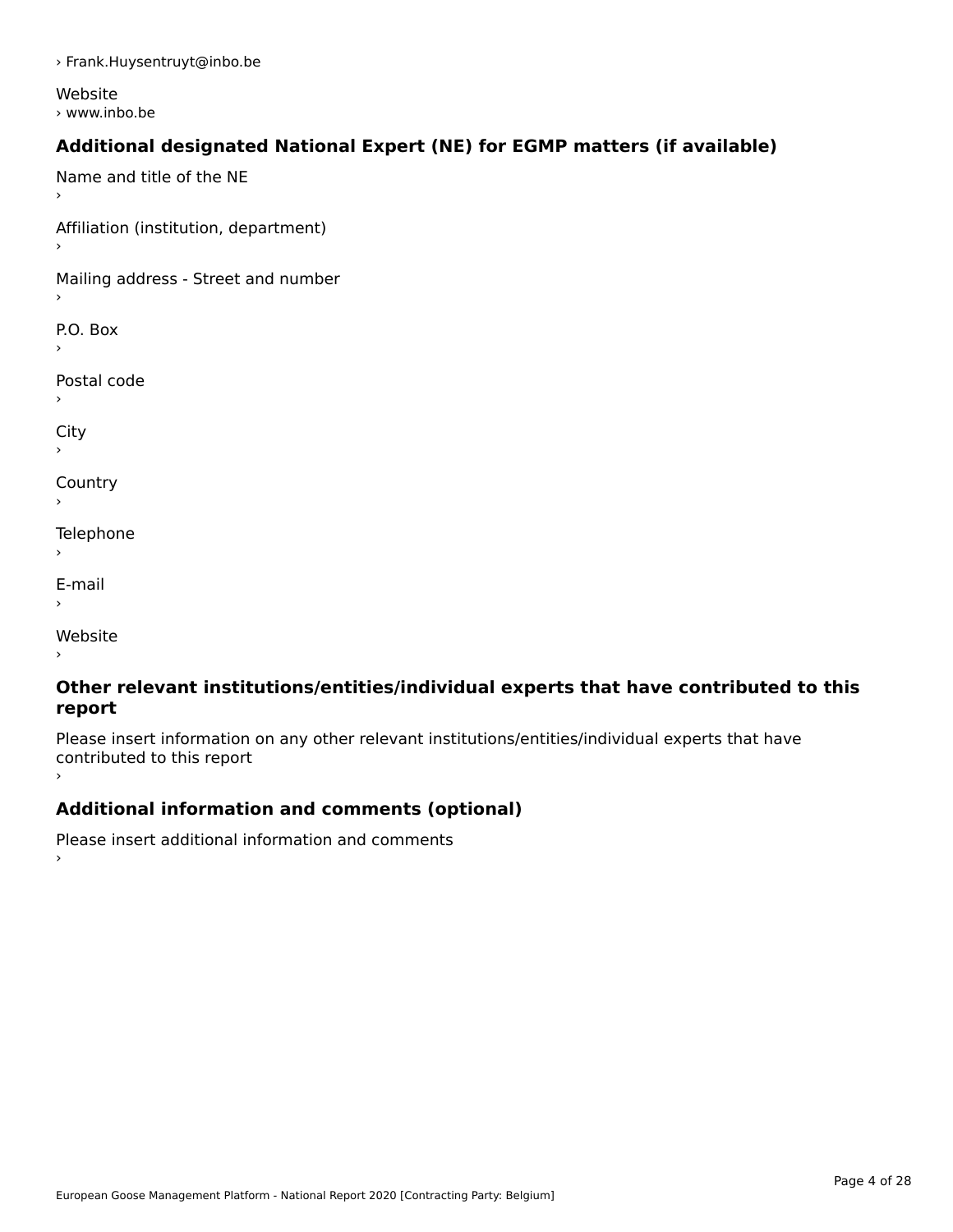### **II. General non-species-specific reporting**

### **To be completed by all Range States**

II.1. Are you monitoring the level of agricultural conflict (damage, complaints) with geese in your country n.i. Are you monitoring the lever or agricultural connict (damage, complaints) with g<br>on national (centralized for the entire country), regional(sub-national) or local level?

(PfG ISMP p.33, Objective II  $(4+5)$ ) Please select only one option ☑ Yes**☑ Yes**<br>□ No □ No<br>□ Not relevant

Please indicate the level:

Possibility for multiple options  $\Box$  National (centralized for the entire country) ☑ Regional (sub-national)

☐ Local

### **National (centralized for the entire country) monitoring**

Please provide details on the national monitoring methods, units, frequency and the coverage

Are these national activities species-specific? Please select only one option *riease*<br>□ Yes<br>□ No  $\Box$  No

Please list the species

›

## **Regional (sub-national) monitoring**

Please provide details on the regional monitoring methods, units, frequency and the coverage › Geese only winter in the northern part of Belgium (Flanders). The Flemish authority has foreseen a scheme to pay for agricultural damage caused by wintering geese. Farmers have to report damage first by filling in a form in order to get a compensation for the damage. Only damage higher than 300€ is paid. As such, it is thus<br>form in order to get a compensation for the damage. Only damage higher than 300€ is paid. As such, it is thus rather a passive monitoring of the damage.

Also farmers organisations conduct on their own a yearly (qualitative) questionnaire about conflicts between Also farmers organisations conduct on their own a yearly (qualitative) questionnaire about connicts between the conclusions with regards to EGMP matters are shared in the Flemish goose management working group.

Are these regional activities species-specific?

Please select only one option ☑ Yes☐ No

Please list the species

› Damage caused by protected goose species: barnacle goose.

whandee caused by protected goose species. Damacle goose.<br>Damage caused by game species for which there is no open hunting period: pink-footed goose, bean goose, white-fronted goose.

Damage caused by game species on which hunting is open but where hunting cannot assist in damagecontrol/prevention due to the fact that the birds come from areas where hunting is not allowed (nature reserves): greylag goose, Canada goose.

### **Local monitoring**

Please provide details on the local monitoring methods, units, frequency and the coverage

Are these local activities species-specific? ∩ne these local detivities<br>Please select only one option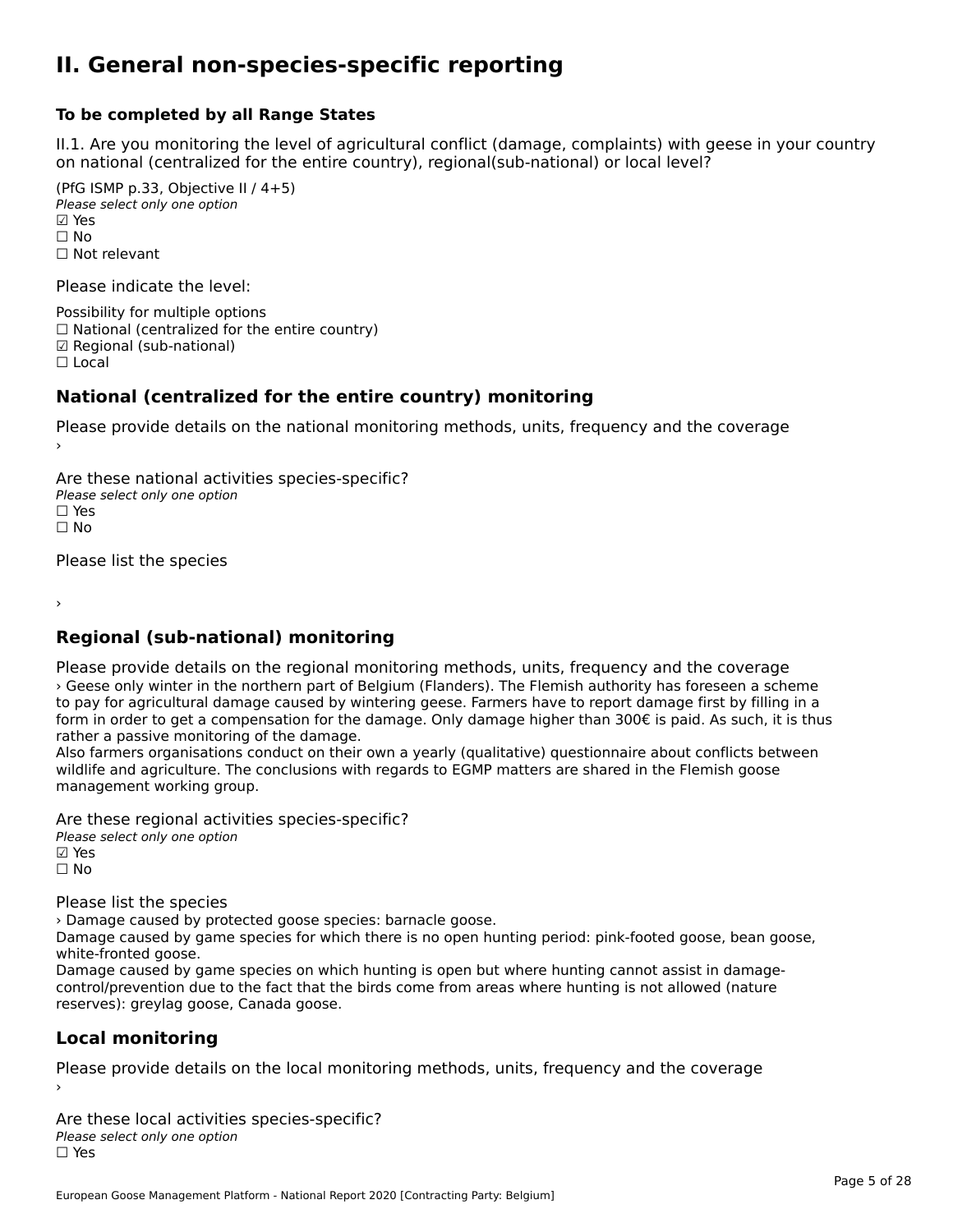☐ No

Please list the species ›

Please explain the reasons

Please explain the reasons ›

II.2. What management measures does your country apply to manage agricultural conflicts related to

(PfG ISMP p. 33, Objective II / 4+5)

Possibility for multiple options

rossibility for multiple options<br>□ No agricultural conflict related to geese has been recorded in my country

 $\Box$  No management measures are applied to manage agricultural conflicts related to geese

☑ Compensation schemes (payments to farmers for losses e.g. crop damage)

© Compensation schemes (payments to farmers for losses e.g. crop damage)<br>□ Subsidy schemes (payments to support farmers to provide for/tolerate geese on their land, replacing agricultural use) ☑ Scaring schemes or other preventive measures designed to actively keep geese away from farmland

☑ Designation of goose foraging areas (accommodation areas)

 $\boxtimes$  Designation of goose foraging areas (accommodation areas)

ය Designation of goose foraging areas (accommodation areas)<br>☑ Derogation shooting to keep geese away from sensitive crops and to reduce population size

⊠ Derogation shooting to keep geese away nom sensitive crops and<br>□ Any other management measures to alleviate agricultural conflict

## **No management measures are applied**

Please explain the reasons ›

## **Compensation schemes (payments to farmers for losses e.g. crop damage)**

Please indicate the level at which the schemes are applied

Possibility for multiple options rossibility for multiple options<br>□ National (centralized for the entire country) □ National (centralized io<br>☑ Regional (sub-national) ☐ Local

Please explain how the damage (yield loss) is determined

› Farmers have to report the damage and fill in a form in order to get compensation. A species expert visits Traffields shave to report the damage and nif in a form in order to get compensation. A species expert v<br>the fields shortly therafter in order to determine which species has caused the damage. In the growing the helds shortly theratter in order to determine which species has caused the damage. In the growing<br>season, the field is visited again by an Agricultural expert in order to determine how the damage is affecting the growth and yield. When harvested, the reduction of yield compared to reference plots is determined and the growth and yield. When harvested, translated.

Are these schemes species-specific?∩ne these senemes spee<br>Please select only one option ☑ No

Please provide details on the species-specific measures

Please provide any other details (e.g. results), if available

Please explain the reasons

› The schemes are species-specific in the way that the damage-causing species is determined. But for the rest The schemes are species-specific in the way that the damage-causing species.<br>of the procedure the same protocol is followed (estimation of harvest loss).

Is the effectiveness of this scheme evaluated? Please select only one option ☐ Yes☑ No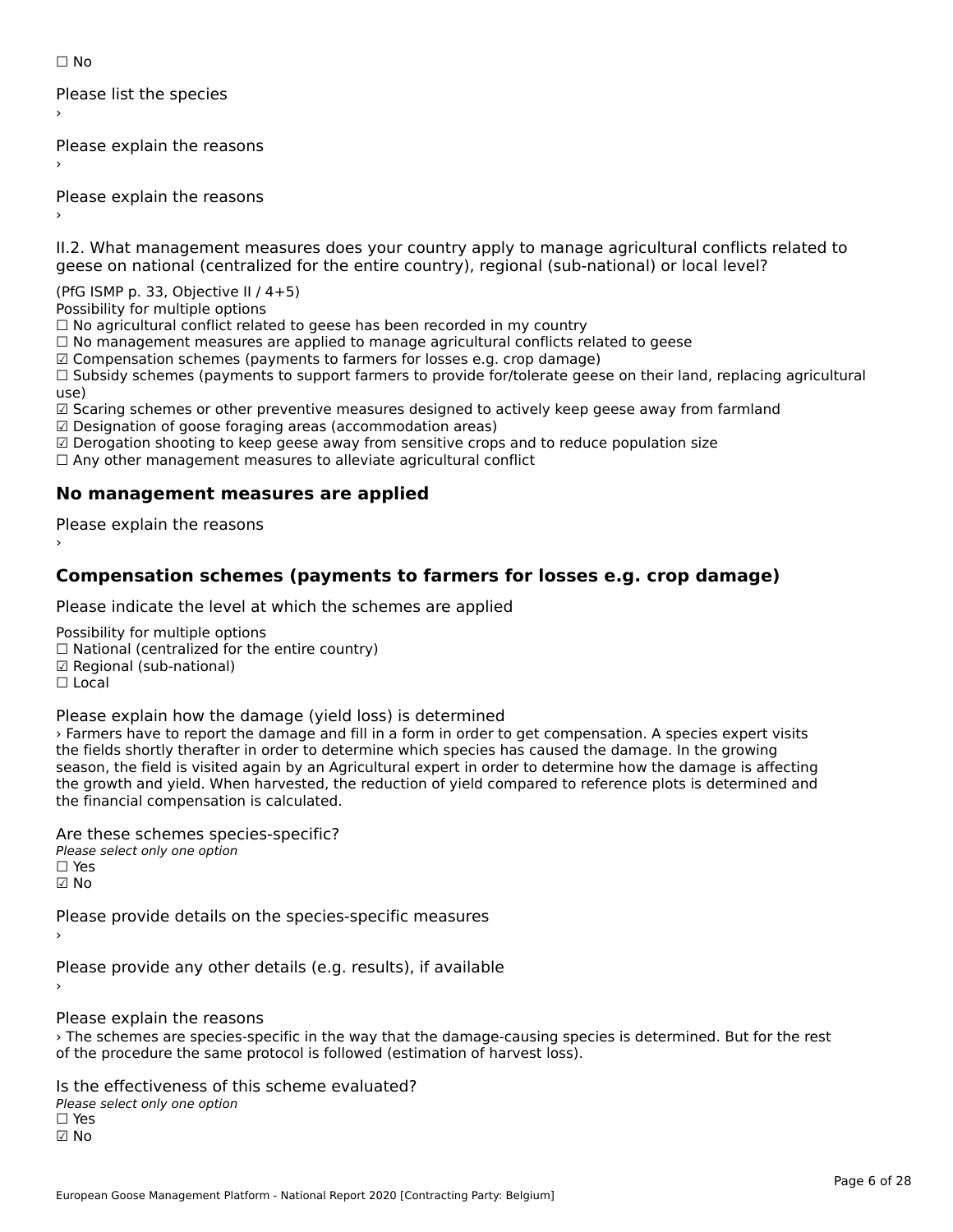Please provide details on the evaluation of effectiveness›

Please provide any other details (e.g. results), if available

Please explain the reasons

› The effectiveness of the scheme is not scientifcly evaluated but throughout the contacts with the farmers and farmers organisations it is generally agreed that this is a fair way to compensate for the damage. There an<br>and farmers organisations it is generally agreed that this is a fair way to compensate for the damage. There and farmers organisations it is generally agreed that this is a fair way to compensate for the damage. There<br>are no or very little complaints about the way of calculating the compensation nor are complaints about the are no or very ntile compi<br>amount of compensation.

### **Subsidy schemes (payments to support farmers to provide for/tolerate geese on their land, replacing agricultural use)**land, replacing agricultural use)

Please indicate the level at which subsidy schemes are provided

Possibility for multiple options  $\Box$  National (centralized for the entire country)  $\Box$  Regional (sub-national) ☐ Local

Please provide details on the subsidy schemes

Are these schemes species-specific?

∩ne these senemes spee<br>Please select only one option □ Yes<br>□ No

Please provide details on the species-specific measures

Please provide any other details (e.g. results) if available

Please explain the reasons›

Is the effectiveness of this scheme evaluated?Please select only one optionriease<br>□ Yes

□ Yes<br>□ No

Please provide details on the evaluation of effectiveness

Please provide any other details (e.g. results) if available

Please explain the reasons

# **Scaring schemes or other preventive measures designed to actively keep geese away from farmland**

Please indicate the level of the schemes

Possibility for multiple options rossibility for multiple options<br>□ National (centralized for the entire country) ☑ Regional (sub-national)☐ Local

Please provide details on the scaring schemes or other preventive measures › In Flanders, in order to be able to get compensation for goose damage at least some kind of scaring, to a Firmanuers, in other to be able to get compensation for goose damage at least some kind of scaring reasonable extent, has to be done on the field. The level of scaring is decided by law in Code of Good Conduct. In important bird areas, designated for wintering waterbirds, this is not obligatory.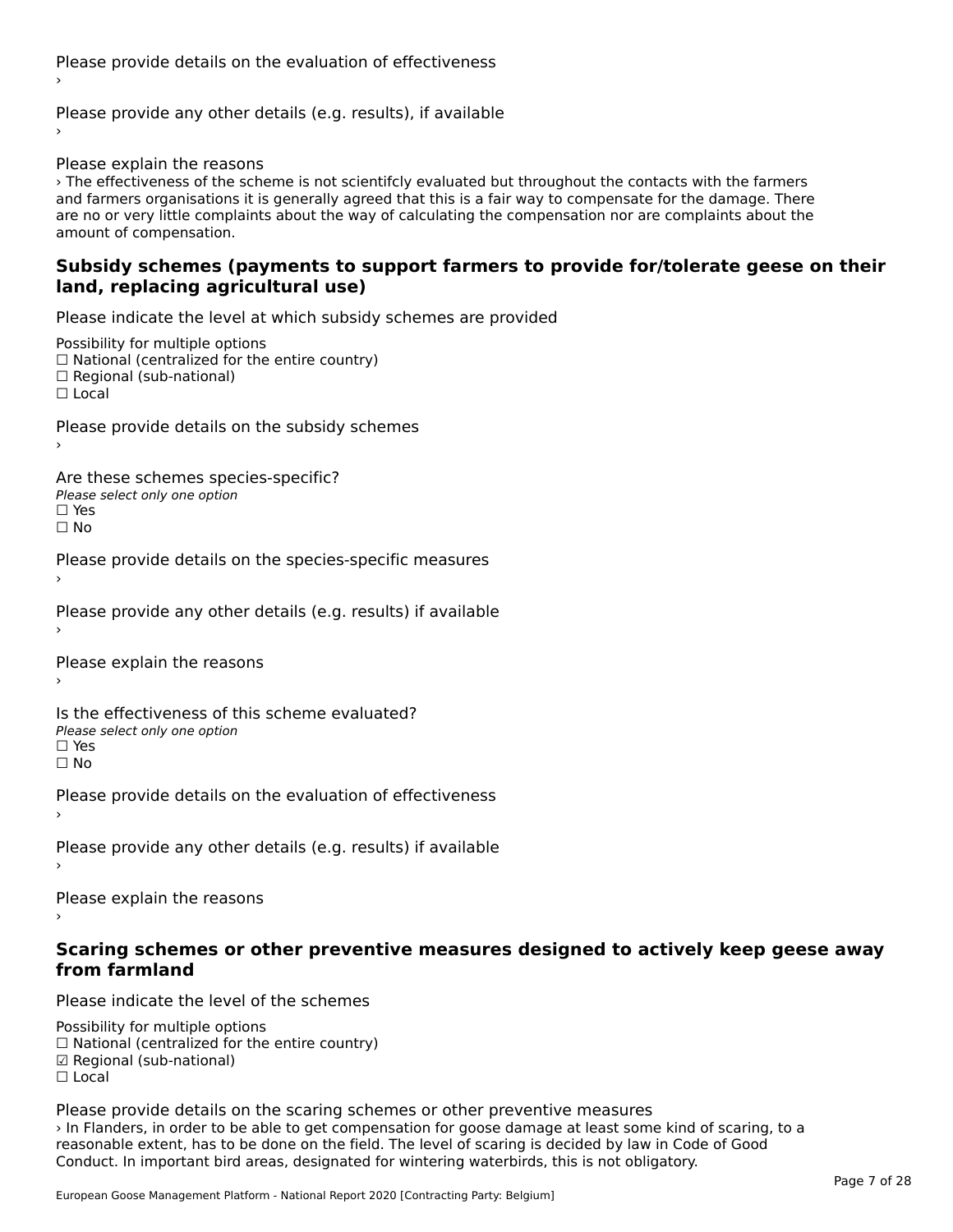Is the effectiveness of this scheme evaluated?□ CITC CITCCLIVERESS OF C<br>Please select only one option ☑ No

Please provide details on the evaluation of effectiveness

Please provide any other details (e.g. results) if available

Please explain the reasons

› The scaring scheme was developed together with the agricultural sector. The code of good conduct works well, and combined with the damage compensation scheme there's a feeling this addresses the issue to a wen, and combine<br>satisfactory level.

## **Designation of goose foraging areas (accommodation areas)**

Please provide details on the foraging areas (accommodation areas) › In areas where large numbers of waterbirds are foraging, all hunting stops at the 15th of november.

Please indicate at which level the foraging areas are designated

Possibility for multiple options  $\Box$  National (centralized for the entire country)  $\Box$  Regional (sub-national)<br> $\Box$  Local

Is the effectiveness of accommodation areas evaluated?Please select only one option ☑ Yes☐ No

Please provide details on the evaluation of effectiveness

› The most important foraging areas have been assigned as special protection areas under the birds directive. These (but also other) important foraging areas are monitored through mid-monthly waterbird censuses. Also forageing areas outside these accommodation areas are monitored in order to be aible to detect a shift in the forageing areas outside these at<br>behaviour and feeding patterns.

Please provide any other details (e.g. results), if available

Please explain the reasons

### **Derogation shooting to keep geese away from sensitive crops and to reduce population size**

Please provide species-specific details on the derogation shooting

› Only greylag geese and Canada geese can be shot through derogation. Damage caused by these species is If you've greying geese and canada geese can be snot through derogation. Damage caused by these species is not<br>And covered by the compensation scheme unless the flocks com from nature reserves where hunting is not

anowed.<br>Derogation is possible for the breeding population of Greylag goose, Canada goose and Barnacle goose in order to reduce damage to agricultural crops and vulnerable nature in the growing season.

Please indicate the application level of the derogation shooting

Possibility for multiple options

™assibility for multiple options<br>□ National (centralized for the entire country)

□ National (centralized io<br>☑ Regional (sub-national)

⊠ Regio<br>□ Local

Is the effectiveness of derogation shooting evaluated?

□ CHECONCHESS OF 0<br>Please select only one option ☐ No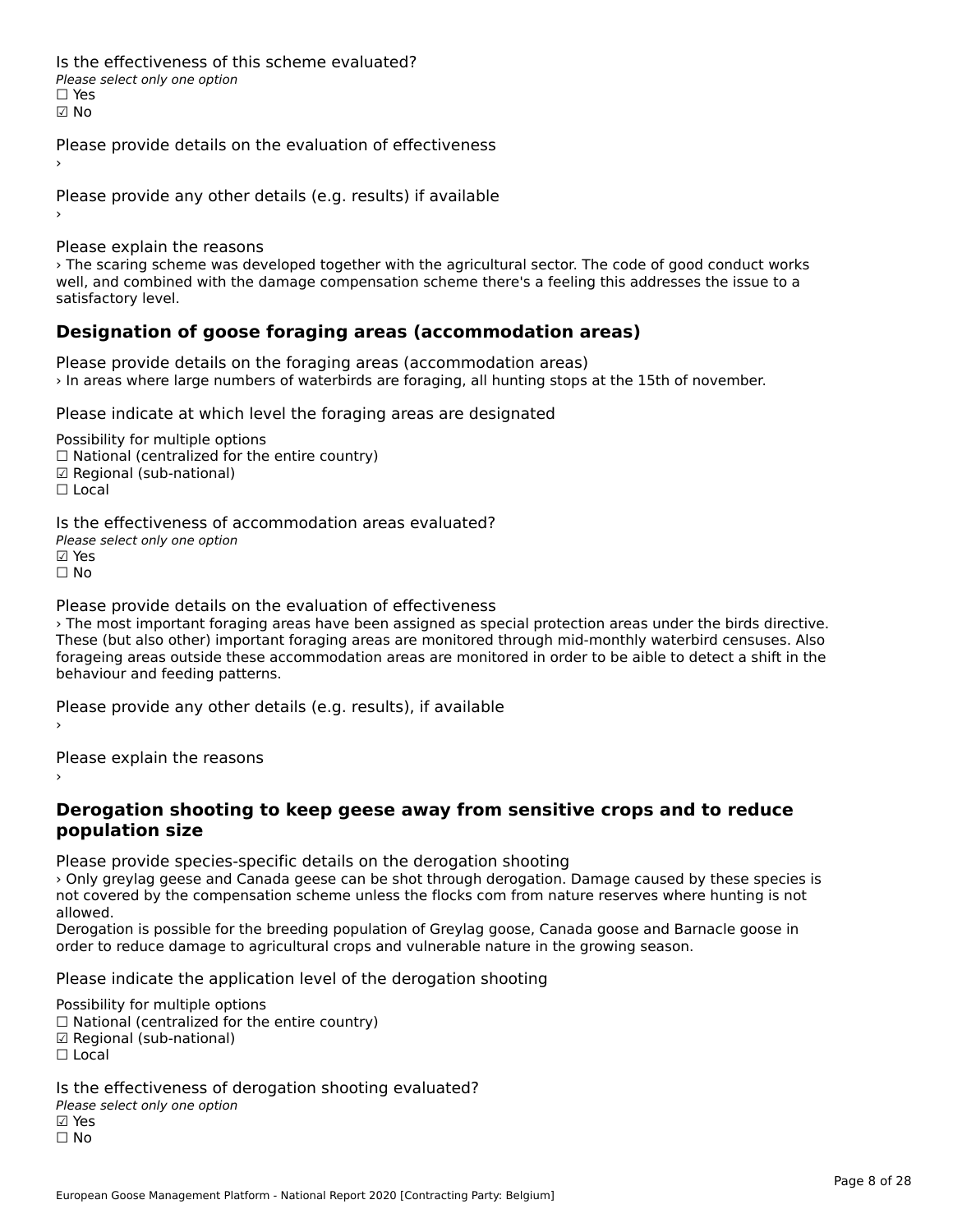### Please provide details on the evaluation of effectiveness

› The breeding population is estimated every year through mid-july counts on the most important areas. As The breeding population is estimated every year through mid-jury counts on the most import.<br>there's a problem with funding these counts the last years, other methods are being explored.

Please provide any other details (e.g. results), if available

Please explain the reasons

## **Any other management measures taken to alleviate agricultural conflicts**

Please provide details on the management measures that are taken

Please indicate the level of the measures

Possibility for multiple options rossibility for multiple options<br>□ National (centralized for the entire country) □ National (centralized io<br>□ Regional (sub-national) ☐ Local

Are these measures species-specific?∩ne these measures spe<br>Please select only one option  $\square$  Yes ☐ No

Please give details on the species-specific measures

Please provide brief details (attach file or provide weblink)

Please explain the reasons

Is the effectiveness of these measures evaluated? □ CIC CILCCLIVENC55 OF C<br>Please select only one option ☐ No

Please provide details on the evaluation of effectiveness

Please provide any other details (e.g. results), if available

Please explain the reasons

II.3. Has your country developed new or adjusted existing legislation to facilitate the implementation of

(TBG ISSMP; PfG ISSMP)

Please select only one option ☐ Yes

 $\square$  Yes

☐ The legislation has been reviewed and no need to adjust existing or develop new legislation has been identified $\Box$  The regislation has been reviewed and no need to adjust existing or develop hew regislation has been identical<br> $\Box$  No, but the development of new or adjustment of existing legislation is currently under political di

☐ No, but the development of new or adjustment of existing legislation is currently under technical discussion □ No, but the development of new or adjustment of existing regislation is currently under technical discussion<br>□ The legislation has not been reviewed yet for any possible need of adjustment or development of new legisla

 $\Box$  Other

Please provide details on the new legislation or the adjustments to existing legislation and the issues addressed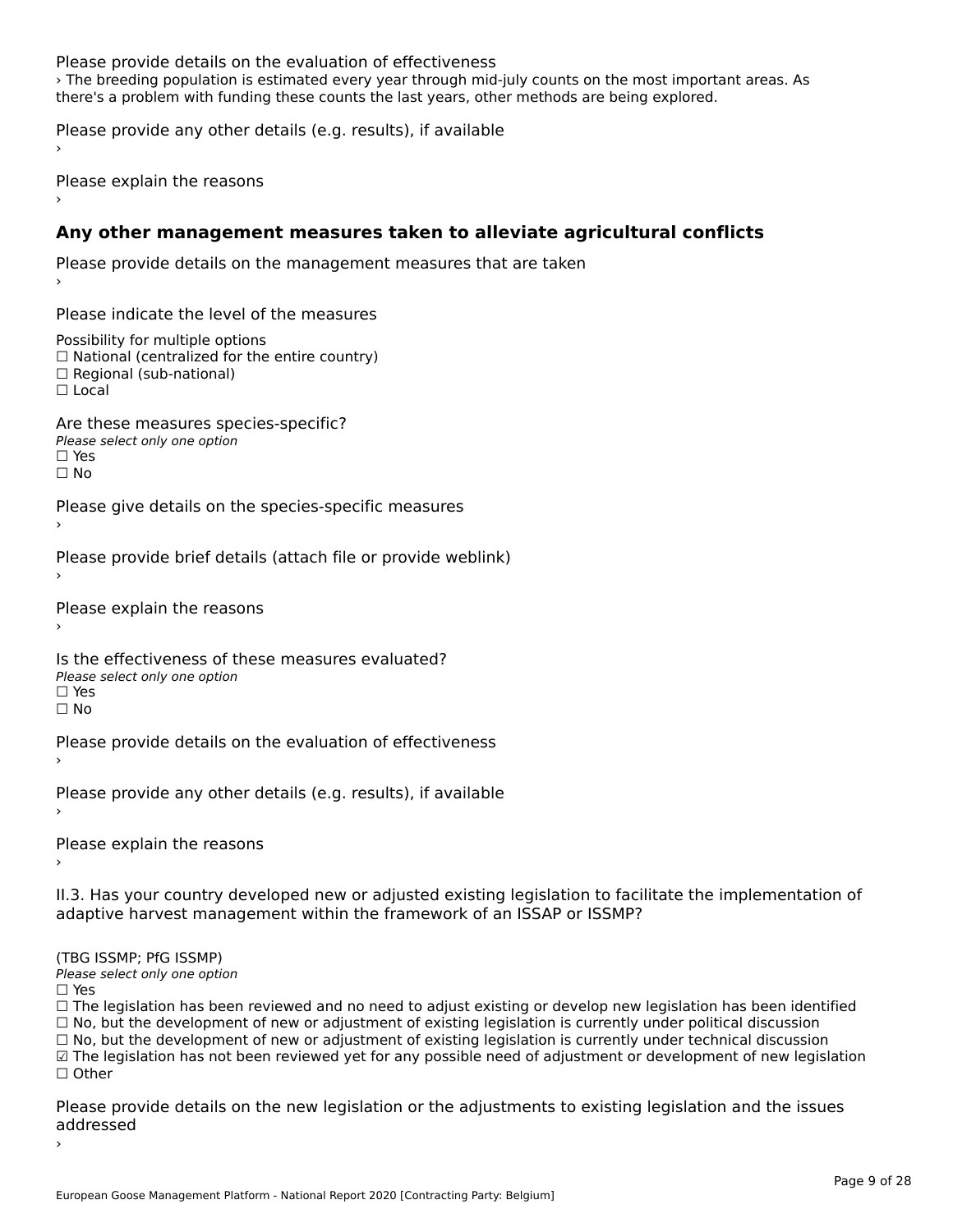### Please attach the legislation

Please indicate if you have used the Guidance on Implementation of AHM through Domestic Legal Regulations (adopted at EGM IWG3) riegulations (adopted a)<br>Please select only one option ☐ Yes☐ No

Please explain what other guidance has been used instead

Please provide details

Is there an anticipated date to conclude considerations related to development or adjustment of legislation is there an anticipated date to cont<br>related to AHM within your country ›

Is there an anticipated date to conclude considerations related to development or adjustment of legislation Proced to Arm within your country  $\bar{\phantom{a}}$ 

Please explain the reasons

› In the PfG ISSMP Belgium foresees to reduce damage through habitat restoration of the wintering areas not an the FIG isside beiginin foresees to reduce damage the population reduction through hunting.

Please specify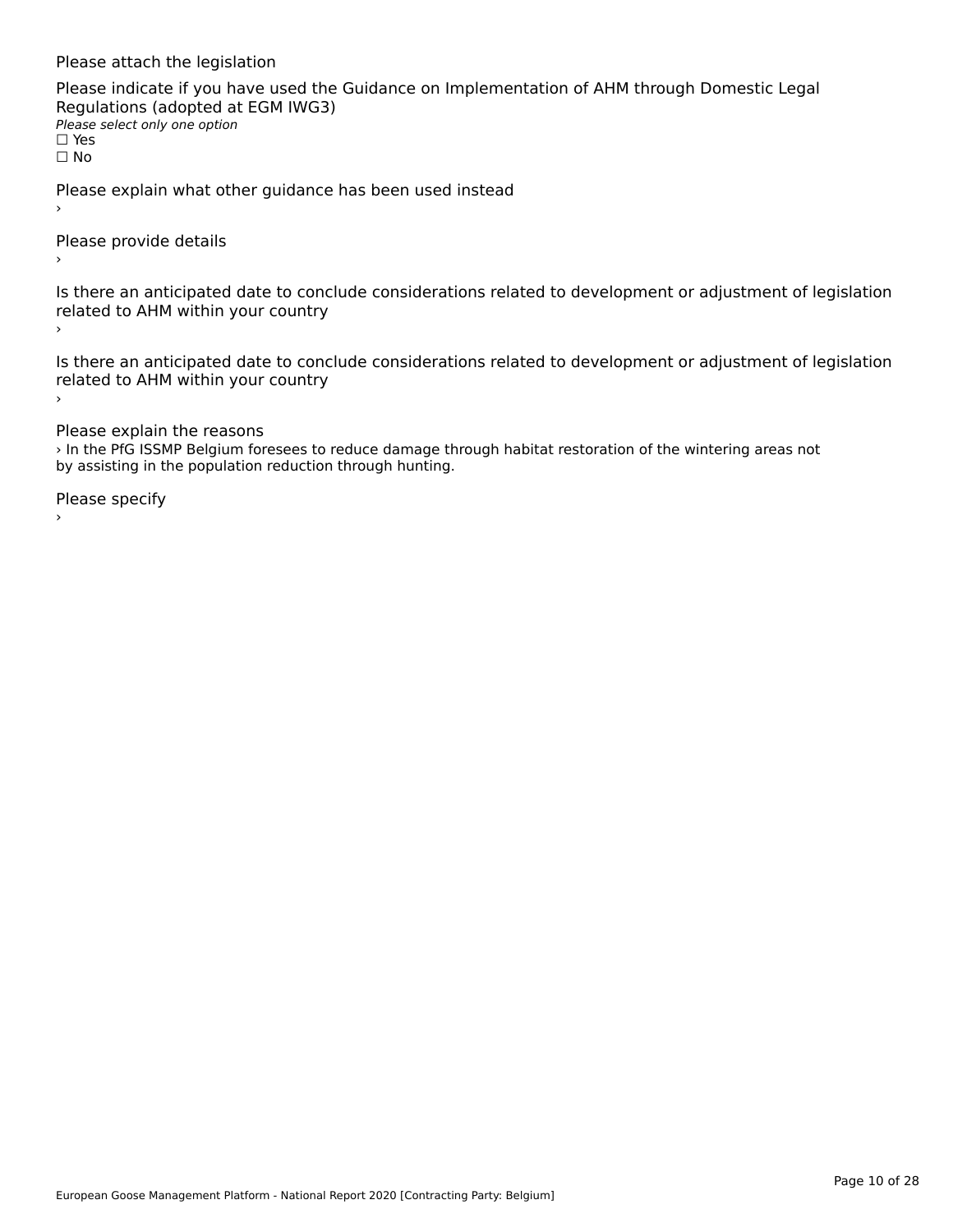# **III. Pink-footed Goose International Species Management Plan (PFG**III. FIIIN-IUULEU GUUSE IIILEI II**atiunai Species Management Fian (FTG**<br>ISMD)

### **Praticipating Range States: Belgium, Denmark, the Netherlands, Norway**

## **General Implementation**

III.1. Does your country have a national (centralized for the entire country), regional (sub-national) or local

(PfG ISMP, p. 29; Objective II+IV/6) Please select only one option *riease select only one option*<br>□ Yes, adopted and being implemented  $\Box$  res, adopted and being implemented<br> $\Box$  Yes, adopted but not being implemented  $\Box$  A plan(s) is/are being developed ☑ No

Please indicate the level of the plan

Possibility for multiple options rossibility for multiple options<br>□ National (centralized for the entire country) □ National (centralized io<br>□ Regional (sub-national) ☐ Local

### **National management plan**

Please indicate the date of adoption

 **National** Management Plan

›

Please indicate by whom the plan was adopted

**National** Management Plan ›

Please provide details about the implementing agency

**National** Management Plan ›

Please provide a reference to the plan

**National** Management Plan ›

Please provide a main contact

**National** Management Plan ›

Does the management plan/s promote recreational uses such as tourism and hunting?

(PfG ISMP, p. 33, Objective II+IV/6) Please select only one optionPlease select only one option  $\square$  Yes ☐ No

Please provide more details on the activities

Please indicate the economic, cultural and other value of the recreational activities at national level

Please explain the reasons

## **Regional management plan**

In case of various management plans, please upload a document or table listing all the management plans,in case or various management plans, please uploa<br>in the direct below the its required in the sections below including the details required in the sections below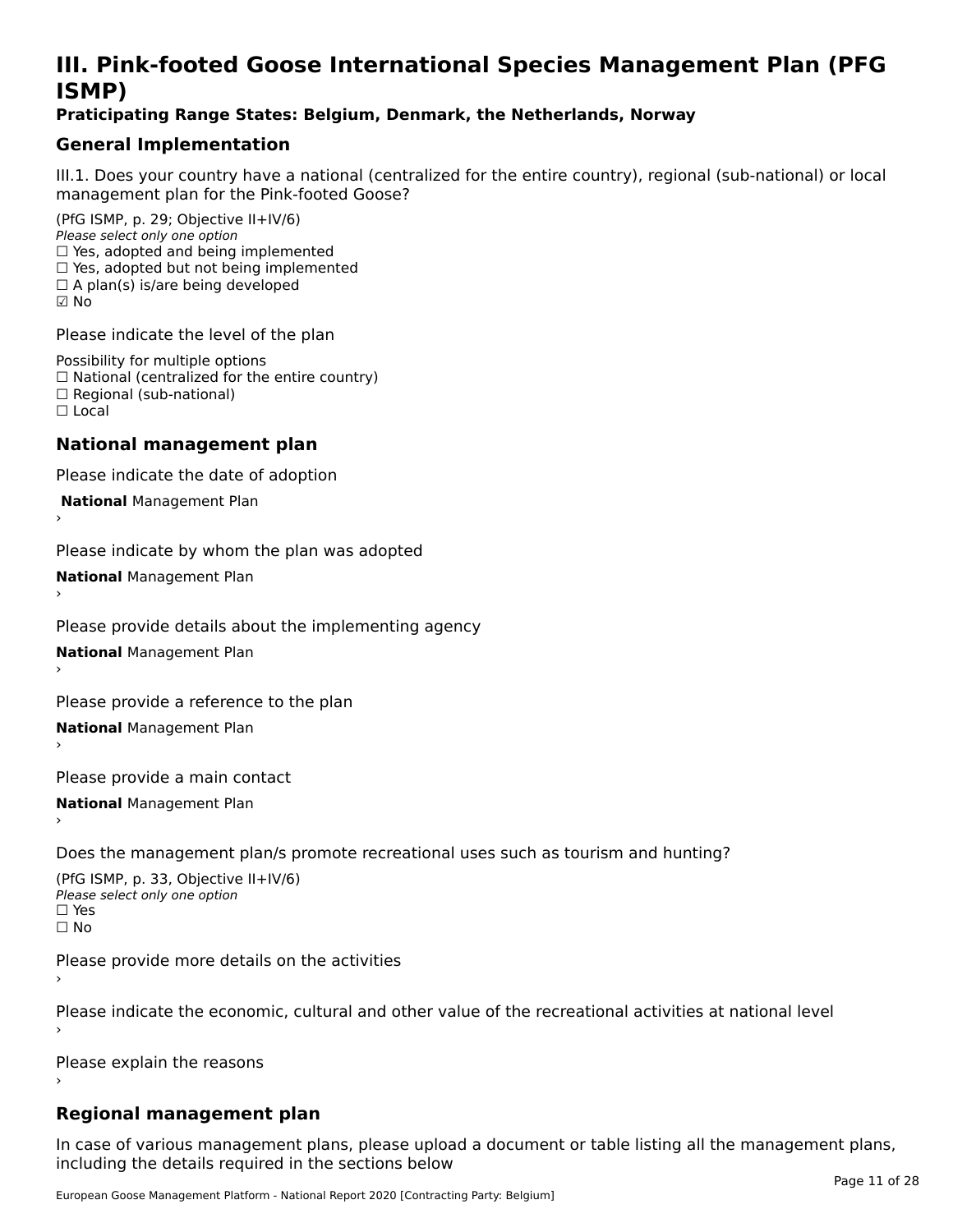Please indicate the region the plan encompasses **Regional** Management Plan

Please indicate the date of adoption **Regional** Management Plan ›

Please indicate by whom the plan was adopted

**Regional** Management Plan

›

Please provide details about the implementing agency

**Regional** Management Plan

Please provide a reference to the plan

**Regional** Management Plan

Please provide a main contact

**Regional** Management Plan

Does the management plan promote recreational uses such as tourism and hunting?

(PfG ISMP, p. 33,Objective II+IV/6) ∩∩ וויוכו פון<br>Please select only one option<br>□ Yes □ Yes<br>□ No

Please provide more details on the activities

Please indicate the economic, cultural and other value of the recreational activities at regional level

Please explain the reasons ›

## **Local management plan**

In case of various management plans, please upload a document or table listing all the management plans, In case of various management plans, please uploa<br>including the details required in the sections below

Please indicate the area the plan encompasses

**Local** Management Plan

Please indicate the date of adoption

**Local** Management Plan›

Please indicate by whom the plan was adopted

**Local** Management Plan

Please provide details about the implementing agency

**Local** Management Plan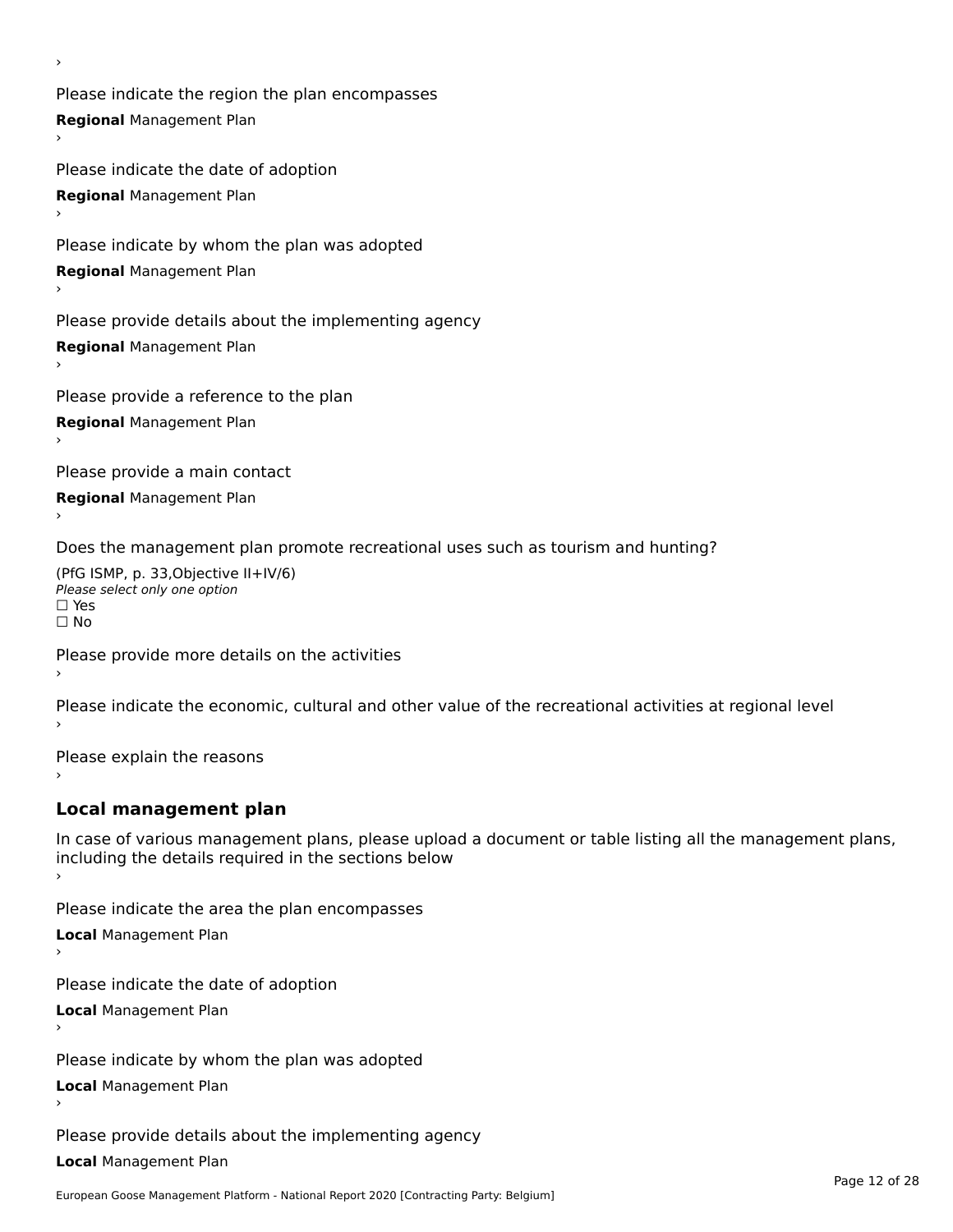Please provide a reference to the plan **Local** Management Plan

Please provide a main contact

**Local** Management Plan

›

Does the management plan promote recreational uses such as tourism and hunting?

(PfG ISMP, p. 33, Objective II+IV/6) Please select only one option☐ Yes☐ No

Please provide more details on the activities

Please indicate the economic, cultural and other value of the recreational activities at local level

Please explain the reasons ›

Please indicate the level of the plan ∩ease marcate the lever of the plan<br>□ National (centralized for the entire country) □ National (centralized io<br>□ Regional (sub-national) ☐ Local

### **National management plan**

Please indicate the date of adoption National management plan

Please indicate by whom the plan was adopted National management plan ›

Please provide details about the implementing agency

National management plan

Please provide a reference to the plan

National management plan

Please provide a main contact

National management plan

# **Regional management plan**

Please indicate the region the plan encompasses Regional management plan

Please indicate the date of adoption

Regional management plan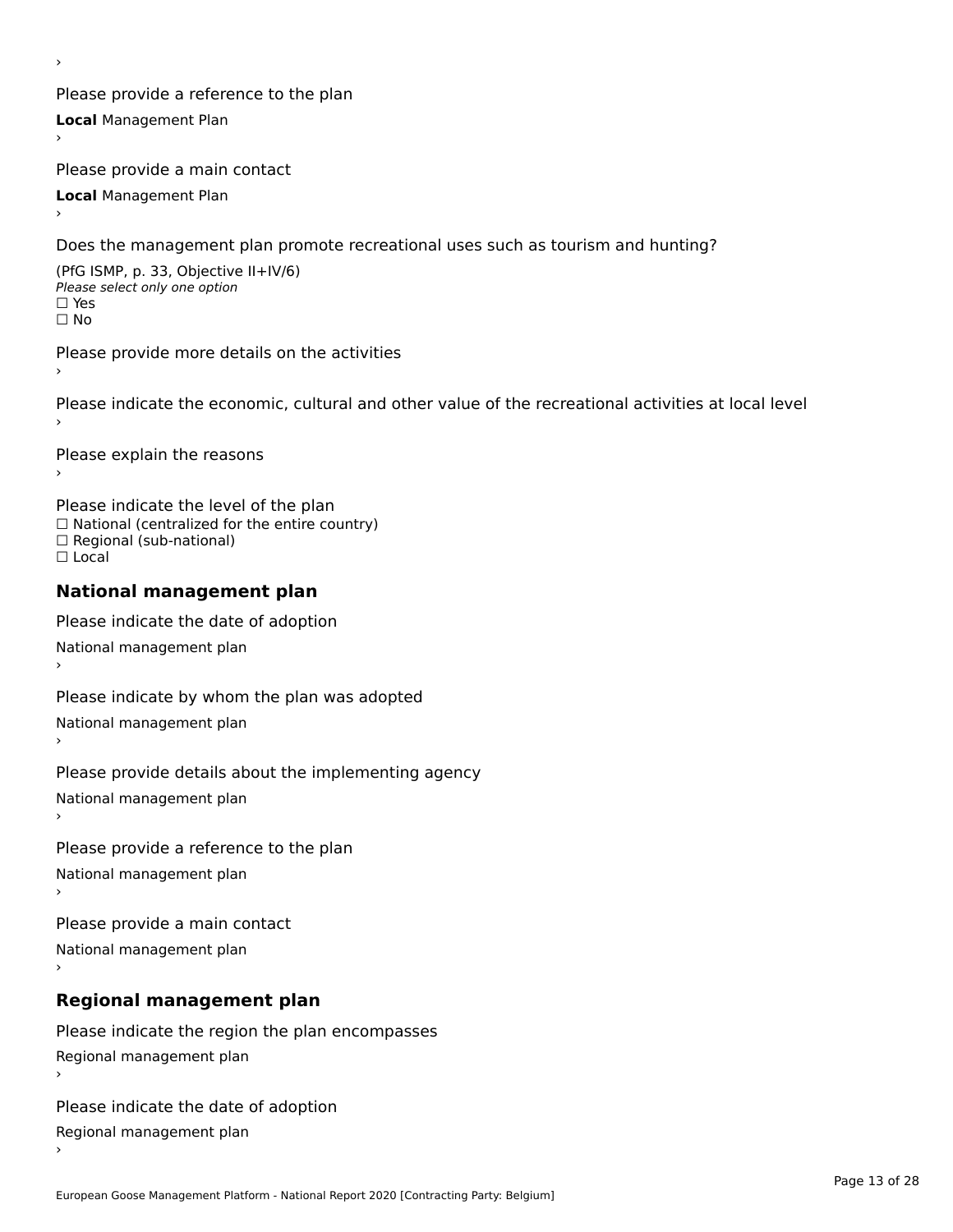```
Please indicate by whom the plan was adopted Regional management plan
Please provide details about the implementing agency Regional management plan
Please provide a reference to the plan Regional management plan
Please provide a main contact Regional management plan
Local management plan
Please indicate the area the plan encompasses Local management plan›Please indicate the date of adoption Local management planا<br>ا
Please indicate by whom the plan was adopted Local management plan›Please provide details about the implementing agency Local management planا<br>ا
Please provide a reference to the plan Local management plan›Please provide a main contact Local management planا<br>ا
In case of various management plans, please upload a document or table listing all the management plans,in case or various management plans, please upload
including the details required in the sections above
Are the management plan/s promoting recreational uses such as tourism and hunting?
```

```
(PfG ISMP, p. 33, Objective II+IV/6)
Please select only one option☐ Yes☐ No
```
Please provide more details on the planned activities

Please explain the reasons›

Please indicate why the plan is not being implemented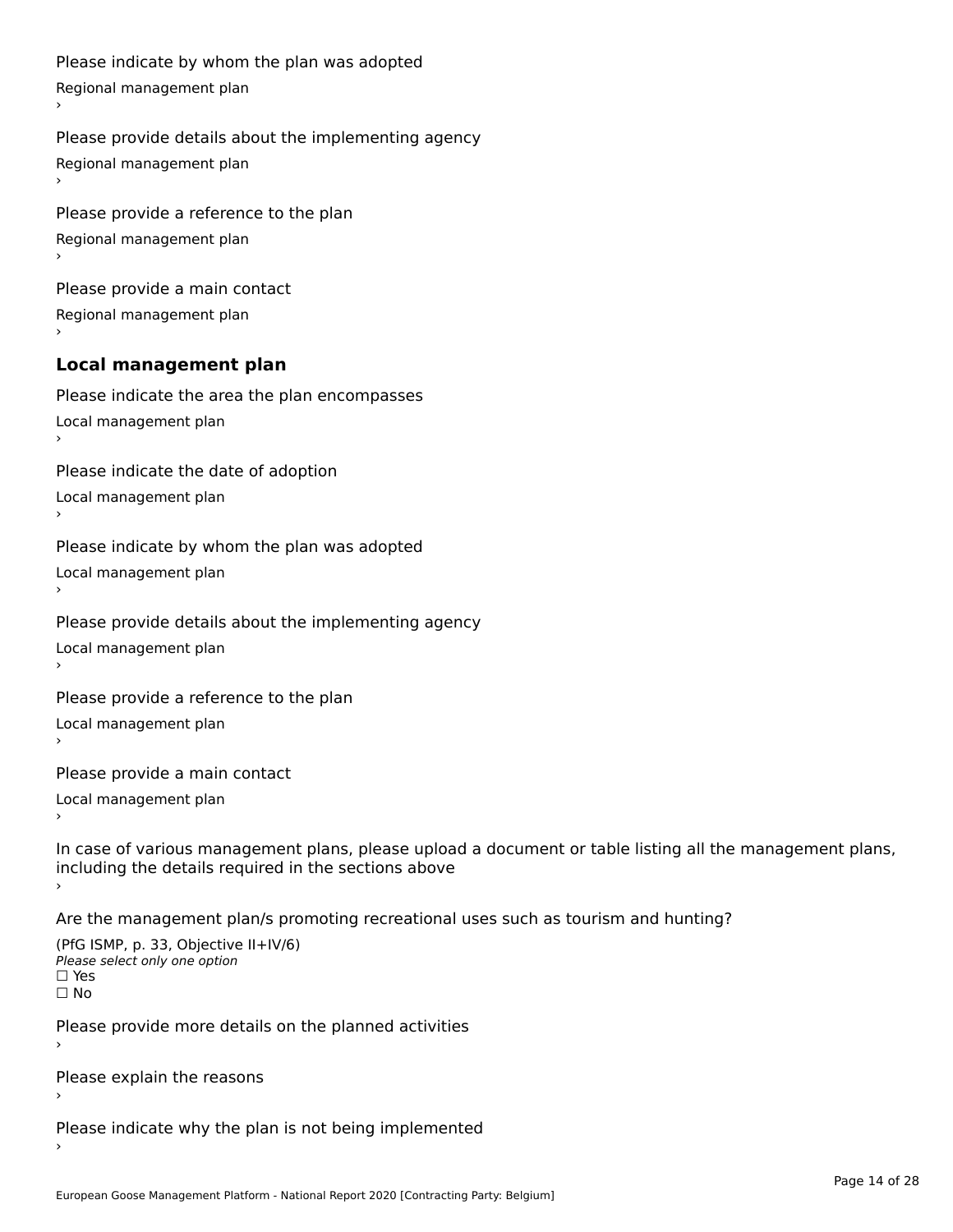Please indicate the timeline for the finalization of the plan

Please indicate when it is expected to be adopted

Please indicate the level of the plan(s) (National, regional, local)

Please explain the reasons

› The Pink-footed Goose is a game species but there is no open hunting season. For this species conservation goals have been set and as long as numbers in the field are not substantially higher, and agricultural damage goals have been set and as long as numbers in the neld are not substantially ingh<br>stays limited, there's no general support nor demand to open the hunting season. stays immed, there s no general support nor demand to open the numing season.<br>In the international adaptive management plan for the species, the role of Belgium (Flanders) lies in the accomodation of wintering flocks through habitat restoration, not in population management.<br>accomodation of wintering flocks through habitat restoration, not in population management.

Field for additional information on management plan/s (optional)

III.2. Has your country established a working group to support the implementation of the PfG ISMP?

(PfG ISMP, p. 29, Objective I+II+II+IV/1)Please select only one option riease select only one option<br>☑ Yes, a working group has been established ⊠ाes, a working group nas been established<br>□ The establishment of a working group is under consideration ☐ No

Please indicate the type of working group that has been established

Possibility for multiple options ™assibility for multiple options<br>□ National (centralized for the entire country) ☑ Regional (sub-national)☐ Local

### **National working group**

Please indicate the date of establishment›

Please list the working group members and coordinator ›

Please provide details about the functions of the working group ›

Please provide a main contact

›

# **Regional working group**

In case of multiple regional working groups, please upload a document or table listing all the working groups, including the details required in the sections below

› Implementation of the PfG ISMP is coordinated within the Flemish Goose Working Group (which covers also other EGMP-related issues). As Pink-footed geese only hibernate in the Flemish region, there's no need for other EGMP-related issues). As Pink-footed geese only hibernate in the Flemish region, there's no need for similar working groups in the other regions of Belgium.

Please indicate the region the working group services

› The Flemish working group brings together the different stakeholders and aims to find a wide consensus in the point of view in general and for specific points that are discussed at the AEWA working group meetings.

Please indicate the date of establishment › 2014

Please list the working group members and coordinator › Coördinator: Agentschap voor Natuur en Bos (Floris Verhaeghe)Members: nature conservation NGO's (Natuurpunt vzw, Vogelbescherming Vlaanderen), farmers organisations mermers. nature conservation NGO's (Natuurpunt V2W, Vogelbeschemming Vlaanderen), farmers organisatio<br>(Boerenbond, Algemeen Boerensyndicaat), hunting organisation (Hubertus Vereniging Vlaanderen), species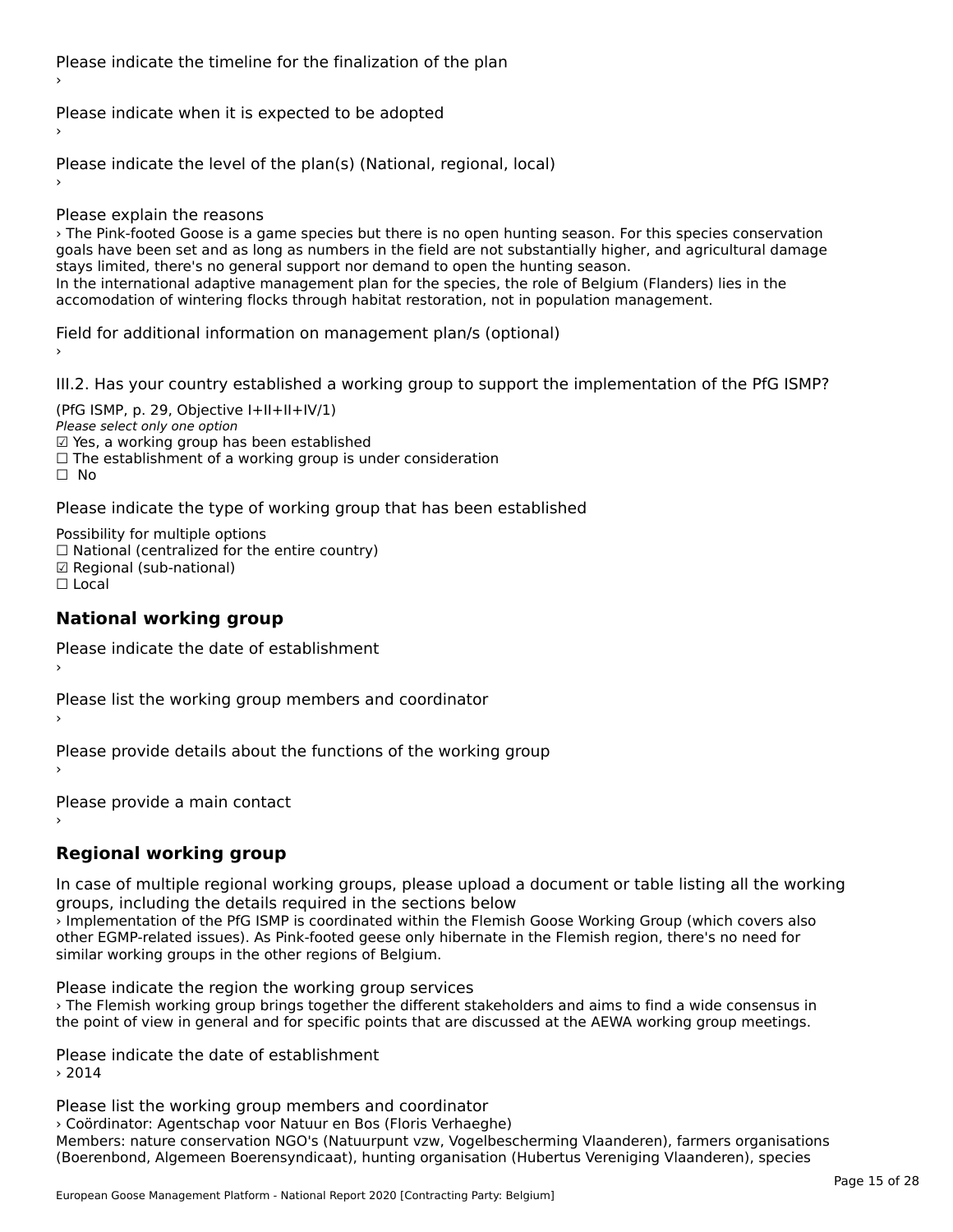experts (Instituut voor Natuur en Bosonderzoek and individual species experts).

Please provide details about the functions of the working group

› In the working group the issues regarding wintering geese and the EGMP are discussed. The working group The comes together at least once a year. In this working group the counts of the geese are discussed and the view of agricultural damage. The working group the counts of the geese are discussed and the consensus in the poi the range state in order to a clear the national representative order to be a clear message to be concluded to the range state in order to give the national representative(s) a clear message to bring at LGMP-related<br>... meetings.

Please provide a main contact › Floris Verhaeghe

# **Local working group**

In case of multiple local working groups, please upload a document or table listing all the working groups, including the details require in the sections above

Please indicate the area the working group services ›

Please indicate the date of establishment ›

Please list the working group members and coordinator ›

Please provide details about the functions of the working group ›

Please provide a main contact ›

Please indicate by when a decision on the establishment will be taken

Please indicate which existing structure or capacity is responsible for the implementation of the PfG ISMP instead

Field for additional information on working group (optional)

# **Objective I. Maintain a sustainable and stable Pink-footed Goose population and its range**

III.3. Have key sites for the Pink-footed Goose been identified in your country?

(PfG ISMP, p. 32, Objective I/4) (110 15111 , p. 52, Objective<br>Please select only one option ⊠ Yes<br>□ No

Please upload an Excel table and include specific information for each site on the following items

- $1 \quad \alpha$
- 1 CUUI<br>2 Cite
- 2 Site<br>3 Size (ha)

د احداد<br>4 Location (decimal geographic coordinates; and separately upload a map indicating roost and main foraging areas 4 Location<br>if possible)

- 5 Main habitat types
- 6 Has this site been afforded appropriate designation status at international levels (e.g. Ramsar site, SPA, etc.)?
- 6a Designation status
- 6b Date of designation
- 6c Any other relevant information
- 7 Has this site been afforded appropriate protected area status at national levels? 7a Designation status
-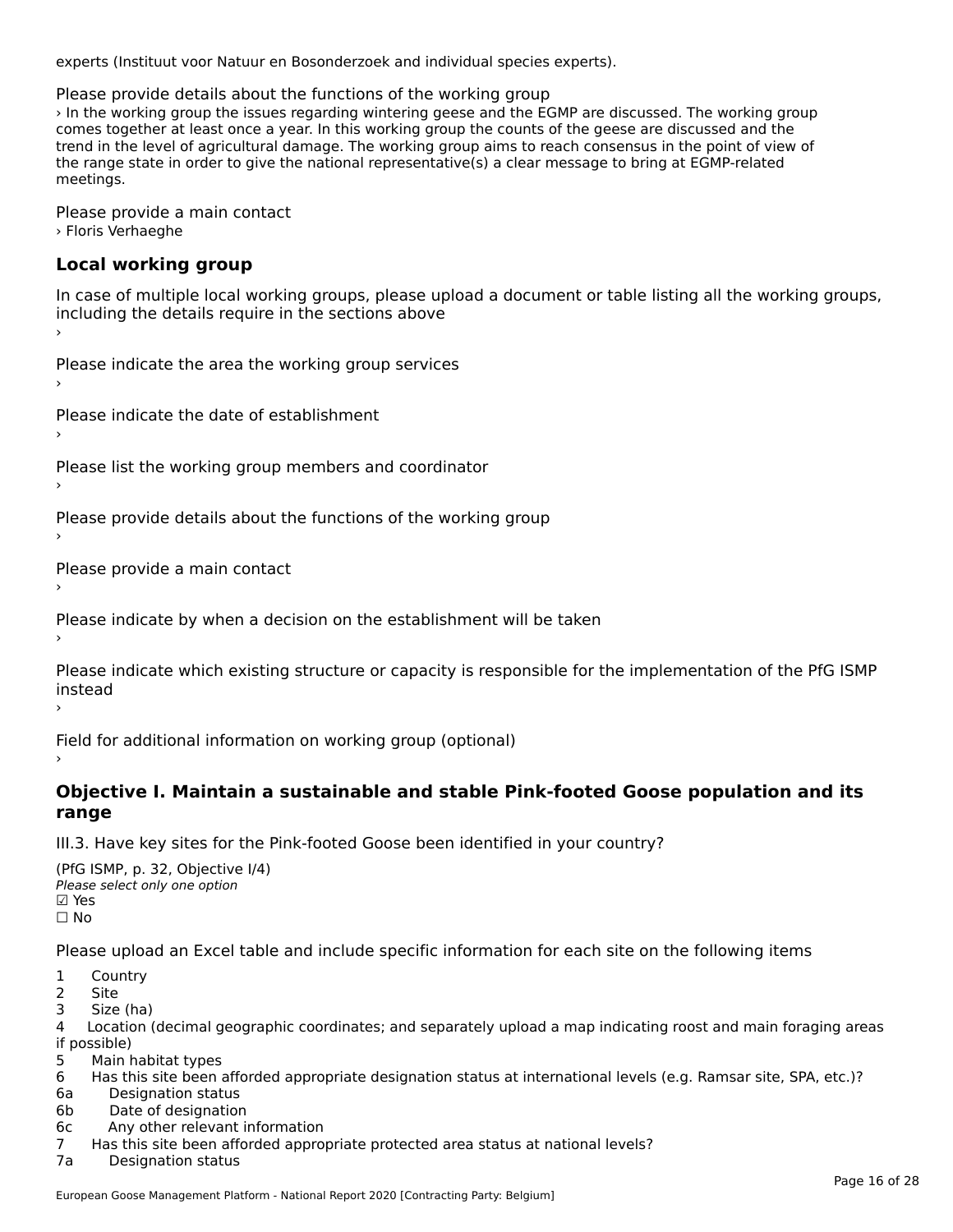- 7b Date of designation
- 7c Any other relevant information
- 8 Does a management plan exist that address the conservation requirements of pink-footed geese?
- 8a Provide brief details e.g. about the hunting regulations and other management regimes 8a

You have attached the following documents to this answer.

[Site\\_information\\_pfg\\_Belgium.xlsx](http://aewa-ort.ort-production.linode.unep-wcmc.org/answers/2657113/documents/1564) - Sites with conservation goals for pinkfoot goose in Belgium

Please explain the reasons

III.4. Are measures being taken to restore and/or rehabilitate Pink-footed Geese roosting and/or feeding

 $(DFC | CMP = 32, Okisative L+11/7)$ Possibility for multiple optionsrossibility for multiple options  $\Box$  In staging areas □ in staging areas<br>☑ In the wintering areas ☐ Not relevant

## **In the staging areas**

Please provide brief details, listing sites and measures ›

### **In the wintering areas**

Please provide brief details, listing sites and measures rease provide brief details, itself grass and measures<br>> Measures mostly focus on the restoration of wet polder grasslands (with micro-reliëf) in order to foresee good foraging opportunities for the geese in nature reserves to reduce agricultural damage in the good ioraging o<br>neighbourhood.

Please explain the reasons

III.5. Has a programme for prevention of Pink-footed Goose breeding on mainland been developed and

(PfG ISMP, p. 31, Objective I+II+II/2)

**[only for Norway]**

Please select only one option

 $\Box$  Yes, the programme is being implemented

- □ Yes, but the programme is not being implemented to date □ Tes, but the programme is not being implem<br>□ No, but a programme is under development
- 

☐ No

Please provide information on measures taken to date

Please provide results, if available

Please provide brief details on the measures and timeline of the programme

Please explain why it has not been implemented

Please provide brief details and expected date of enacting it

Please provide details on any other relevant activities undertaken, if any

## **Keep agricultural conflicts to an acceptable level**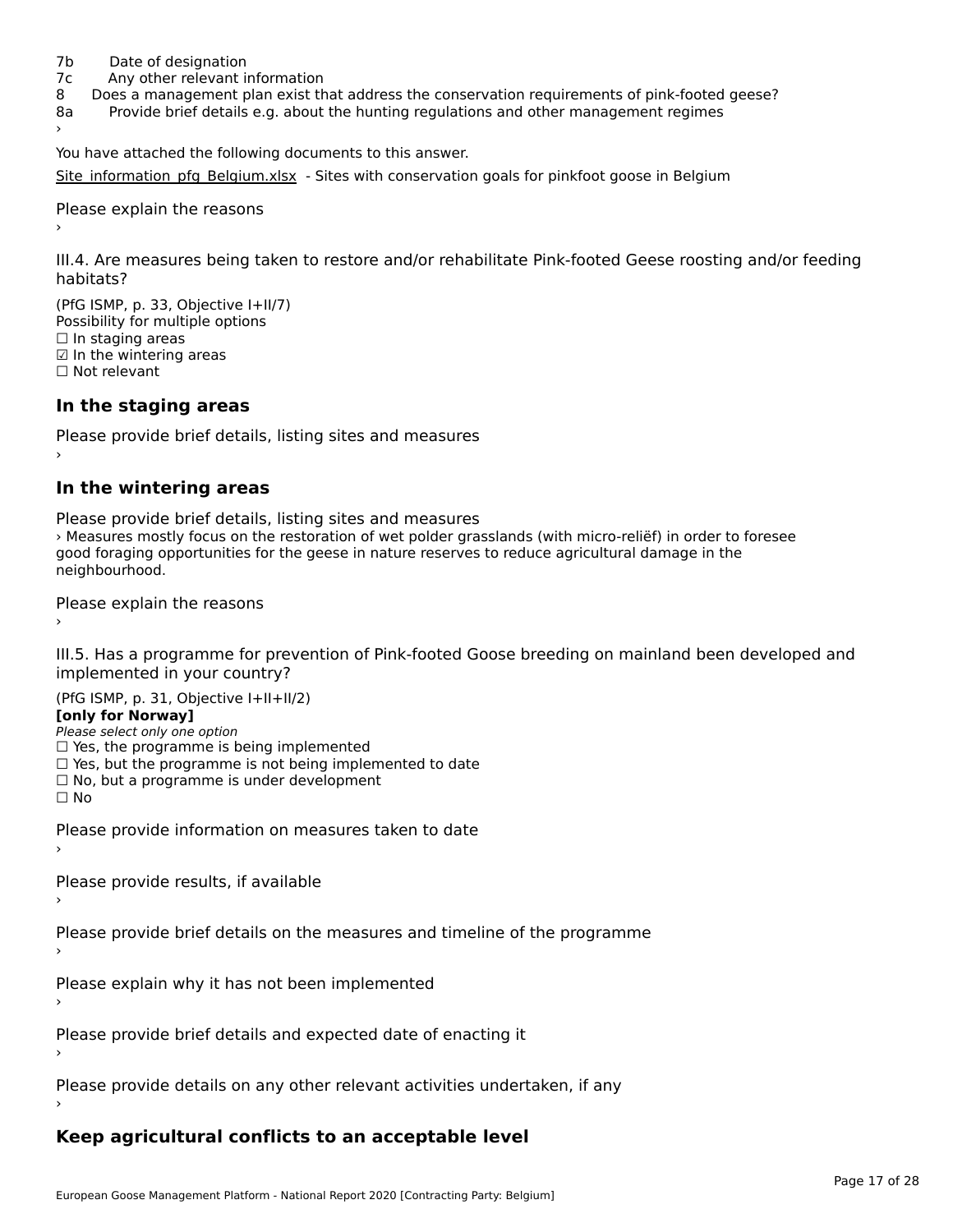III.6. Are agricultural conflicts related to Pink-footed Geese (e.g. crop damage) currently at an acceptable level within your country?

(PfG ISMP, p. 33, Objective II  $/$  4+5) Please select only one optionriease<br>□ Yes **☑ Yes**<br>□ No

Please indicate how these conflicts are being addressed › Damage is compensated, habitat restoration in nature reserves is done in order to accomodate the wintering pinkfeet as much as possible away from Agricultural fields.

Please indicate how these conflicts are being addressed

Please provide further details, as necessary ›

# **Objective III. Avoid increase in tundra vegetation degradation on the breeding range**

III.7. Is the extent of arctic tundra degradation on Svalbard caused by the Pink-footed Goose monitored?

 $(DfG | GMP, p. 33-34, O$ **[only for Norway]**[only for Norway] **Please select only one option**  $\square$  Yes ☐ No

Please provide details on the type of monitoring activities (who is conducting them and how they are conducted)

Is there an increase in the level of degradation of the arctic tundra? Please select only one option ☐ Yes☐ No

Please provide any results or evidence

Please provide any results or evidence

Please explain the reasons

**Objective IV. Allow for recreational use that does not jeopardize the population**

III.8. Does your country promote and/or implement (in the past three years) any national or regional (subnno. Does your country promote and/or implement (in the past tillee years) any national or<br>national) hunting-related campaigns, training programmes and/or management activities ?

(PfG ISMP, p. 31, Objective VI/3) **[only Norway and Denmark]** Possibility for multiple options ☐ Wise use hunting practices  $\Box$  Best practices to reduce crippling rates<br> $\Box$  Best practices to reduce crippling rates  $\Box$  Self-organization and coordination of local hunting □ Sen-organization and coordination or local nunting<br>□ No campaigns, programmes or activities have been implemented **Wise use hunting practices**

Please provide brief details (attach files or provide web links, if available) ›

# **Best practices to reduce crippling rates**

Please provide brief details (attach files or provide web links, if available)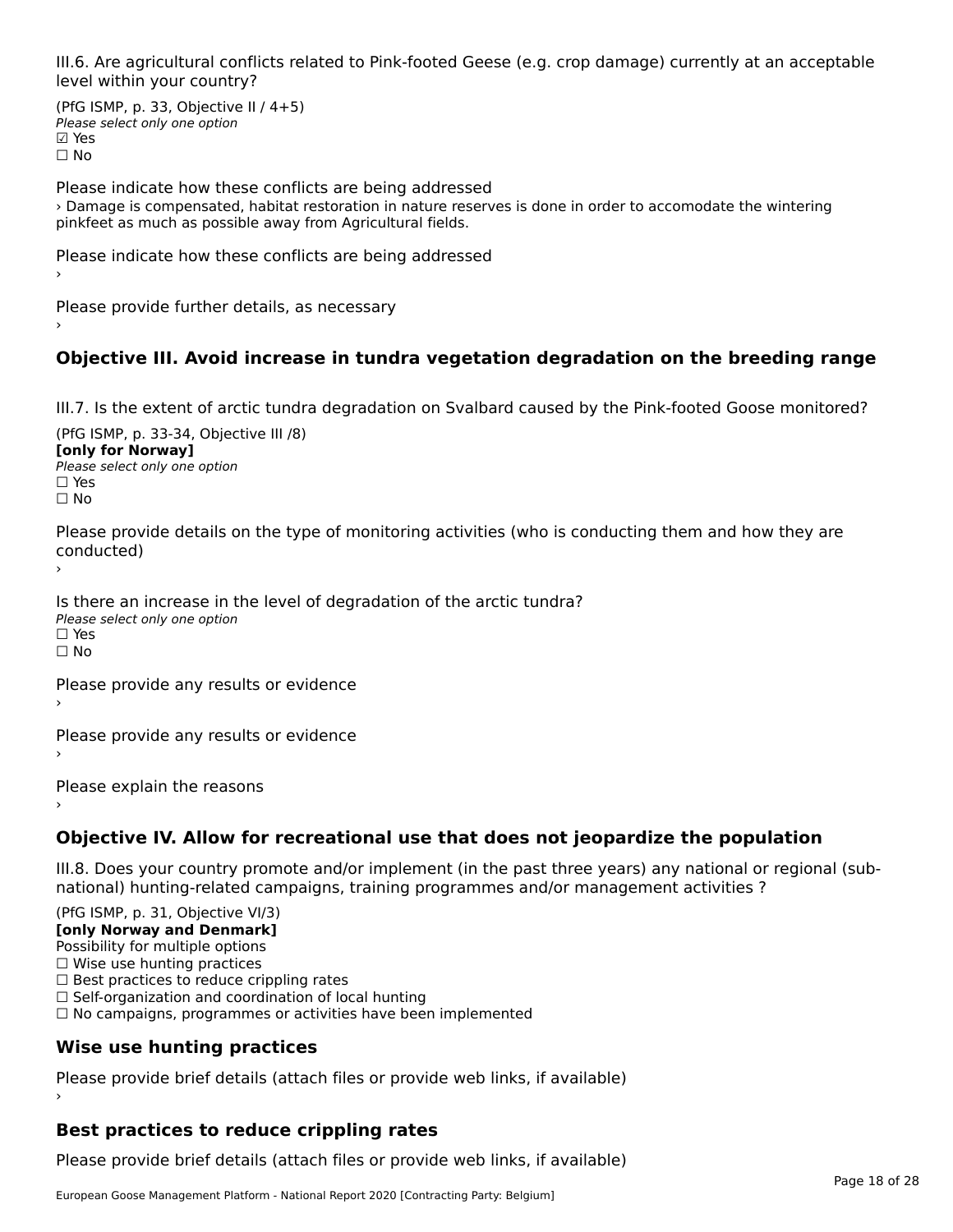# **Self-organization and coordination of local hunting**

Please provide brief details (attach files or provide web links, if available)

Please explain the reasons

›

 $\,$ 

### **Optionally, please provide any other information related to the implementation of the PfG ISMP**

Please provide further information here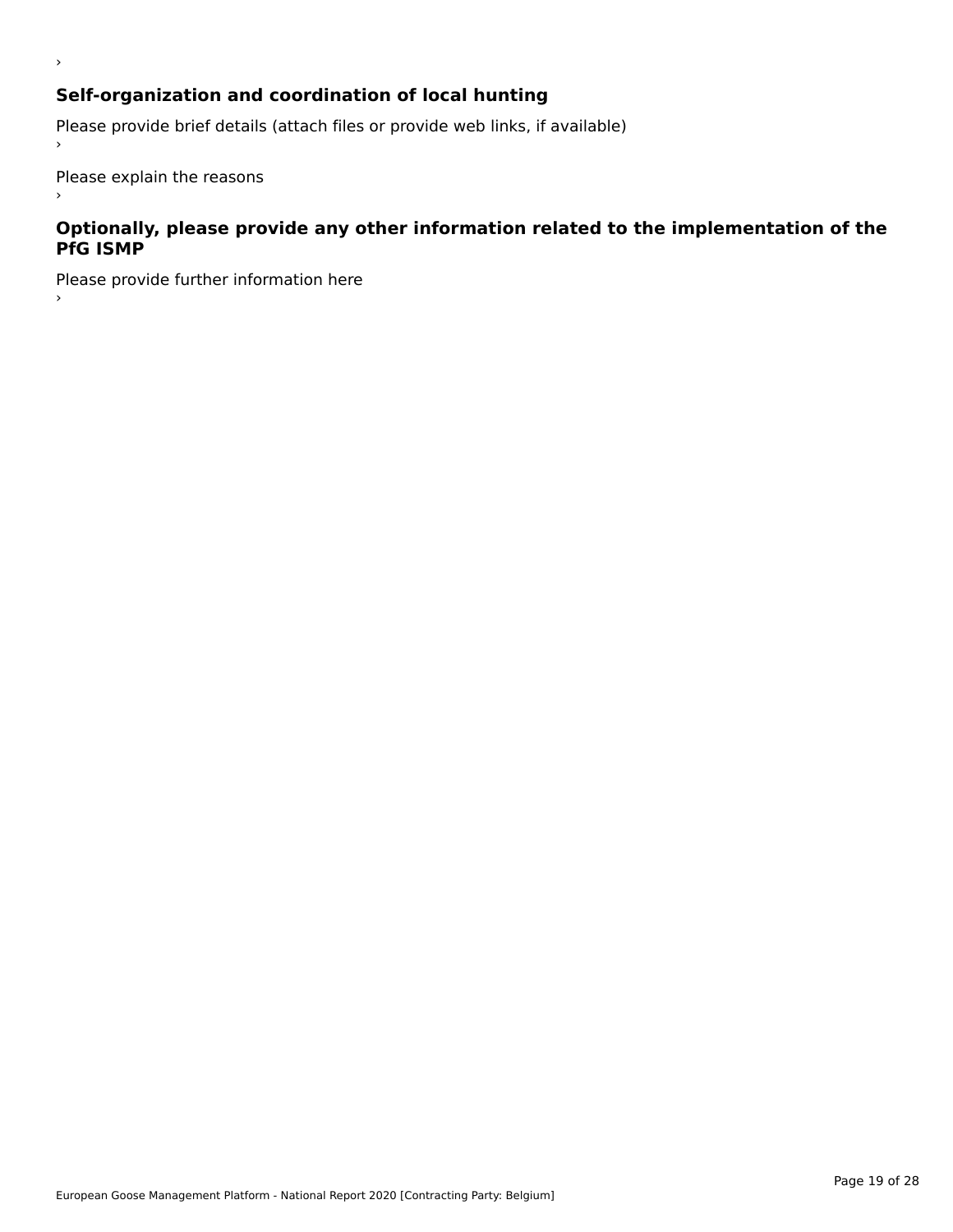### **IV. Sub-section A: Taiga Bean Goose International Single Species Action Plan (TBG ISSAP) - Eastern 1 Management UnitAction Plan (TBG ISSAP) - Eastern 1 Management Unit**

Participating Range States**: Belarus, Estonia, Germany, Latvia, Ukraine** 

### **Objective 1. Increase survival rate of adults**

## **Result 1.1 Legal harvest does not jeopardize an increase of adult survival rates**

IV.1. Has your country developed and adopted legislation for the closure of hunting of TBG to allow for TBG IV.1. Thas your country developed and add<br>to pass before goose hunting is opened?

(activity 1.1.1.1 Workplan for the implementation of non-AHM related actions (2018-2020) agreed at the 3rd EGM IWG meeting in Leeuwarden, the Netherlands in June 2018) **[all Participating Range States]**

### [all Participating Range States]

Please select only one option ☐ Yes, developed and adopted

☐ Yes, developed but not adopted

 $\Box$  ies, developed but not adopted

Please describe what legislation has been developed

Please indicate when it was adopted

Please indicate how the legislation is enforced

Please describe what legislation has been developed

Please indicate the timeframe when the legislation is expected to be adopted

Please explain the reasons

### **IV.2. Please indicate how you are improving the knowledge of the occurrence of TBG on sub-species level in your country**on sub-species level in your country

on sub-species fever in your country<br>(activity 1.1.1.2 Workplan for the implementation of non-AHM related actions (2018-2020) agreed at the **Brd EGM IWG meeting in Leeuwarden, the Netherlands in June 2018)** 

### [all Participating Range States]

IV.2.1. Ensuring national monitoring at all known key sites <del>■ Western Chroning</del> Hational<br>Please select only one option  $\square$  Yes ☐ No

Please describe the activities undertaken

Please list the key sites where monitoring activities are being undertaken

Please provide relevant documents or weblinks

Please explain the reasons

›

IV.2.2. Providing identification training to people carrying out the monitoring activities <del>■ Western Fortung</del> Recrement<br>Please select only one option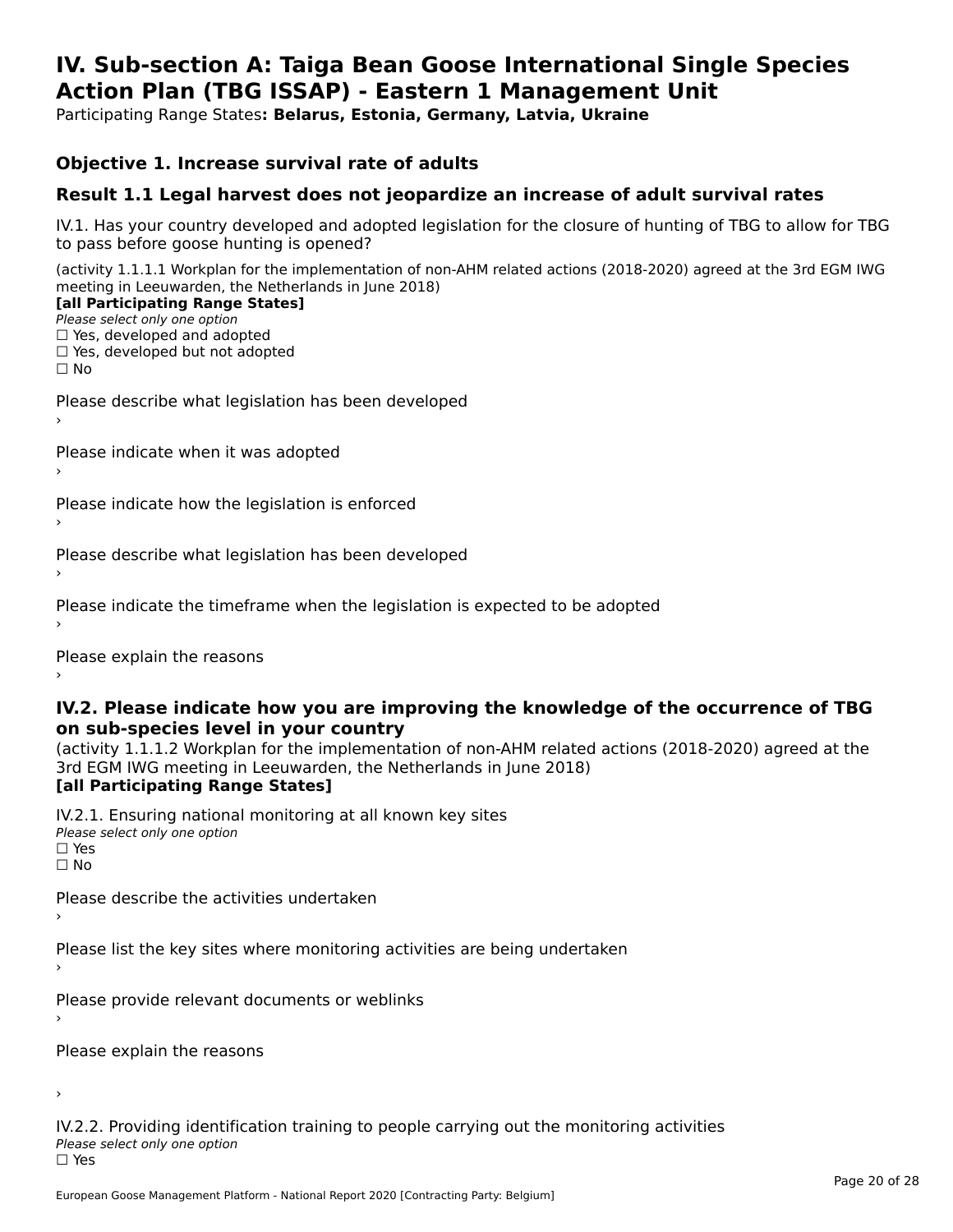```
☐ No
```

```
Please describe the activities undertaken›Please provide relevant identification materials or weblinks, if available
Please explain the reasons
IV.2.3. Providing equipment to people carrying out the monitoring activities
Please select only one option
☐ Yes□ Yes<br>□ No
Please describe the activities undertaken›Please provide relevant documents or weblinks
Please explain the reasons
IV.2.4. Carrying out a satellite/GPS tagging project on TBG in the wintering/staging areas
<del>∩</del><br>Please select only one option
□ Yes<br>□ No
Please describe the activities undertaken›Please provide relevant documents or weblinks
Please explain the reasons
IV.2.5. Any other relevant activities
Please select only one option
☐ Yes□ Yes<br>□ No
Please describe the activities undertaken›Please provide relevant documents or weblinks
Result 1.2 Illegal harvest is reduced to non-significant levels
```
IV.3. Does your country implement an awareness-raising campaign for hunters to complement necessary rv.5. Does your court<br>legislation changes?

(activity 1.2.2.1 Workplan for the implementation of non-AHM related actions (2018-2020) agreed at the 3rd EGM IWG meeting in Leeuwarden, the Netherlands in June 2018)

### **[Only for Belarus and Ukraine]**

**LOTTLY TOT Detailed and O**<br>Please select only one option

riease select only one option<br>□ Yes, an awareness-raising campaign is being implemented<br>□ Yes, an awareness-raising campaign is under development

□ No, but an awareness-raising campaign is under development<br>□ N。

Please indicate who is involved in the implementation (e.g. national NGOs, research institutes, etc.)

Please provide brief details about the activities that are being implemented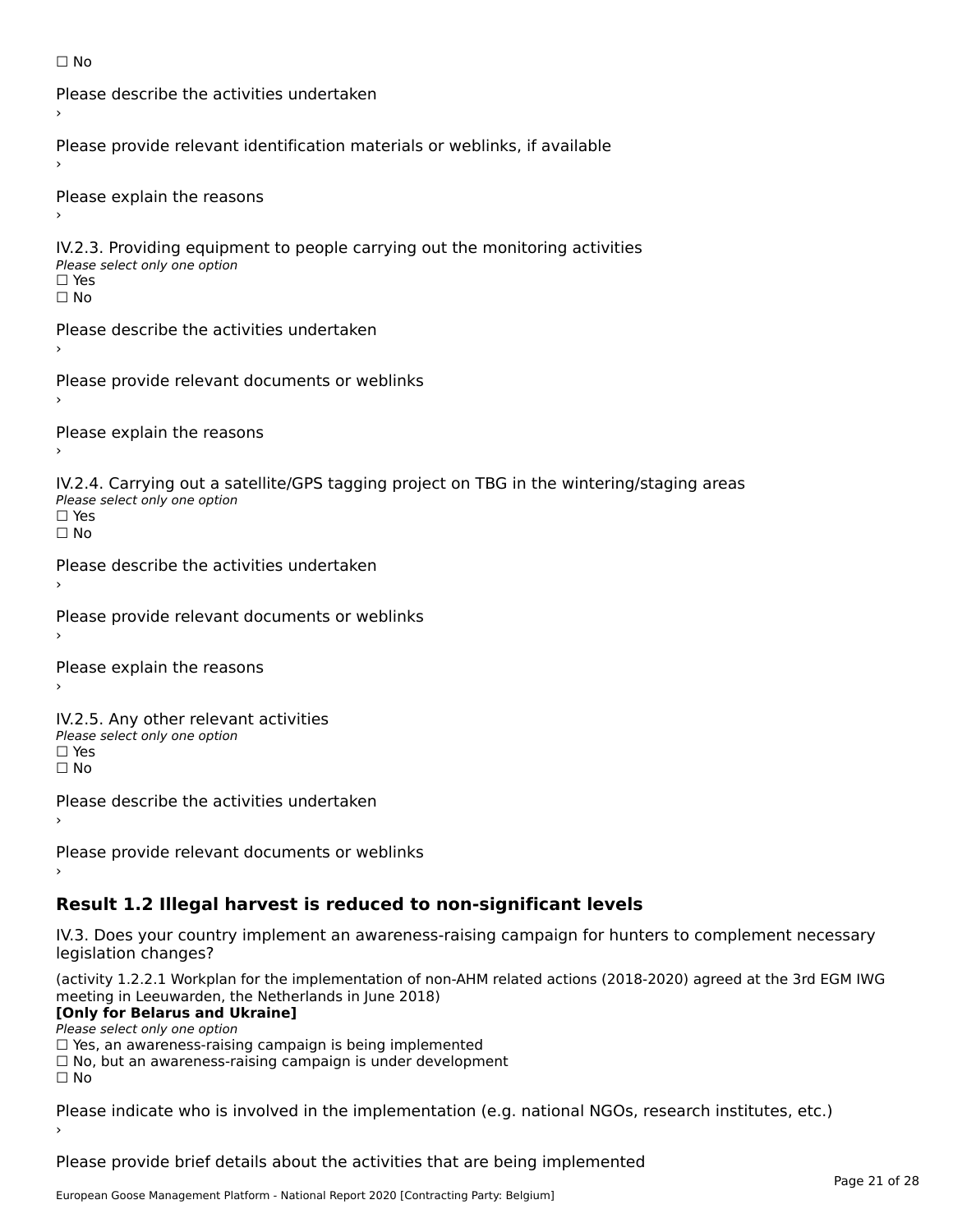Please provide a weblink or upload more information on the campaign Does the campaign include guidance on identification of grey geese? **DOCS** the campaign mer<br>Please select only one option □ Yes<br>□ No Please upload identification guides and provide weblinks Please provide further information, if available Please explain the reasons Please indicate who is in charge of developing the campaigns Please provide information on when the development is expected to be finalized Please indicate when the implementation of the campaign is envisaged to start Please provide reasons why an awareness-raising campaign is not in place IV.4. Has special publication on the occurrence of the Taiga Bean Goose been produced and disseminated? (activity 1.2.2.2 Workplan for the implementation of non-AHM related actions (2018-2020) agreed at the 3rd EGM IWG **[Only for Ukraine] □ Yes produced and disseminated**<br>Please select only one option  $\Box$  ies produced and disseminated  $\Box$  ies, currently being produced Please provide details on dissemination, upload publication or provide weblink Please provide details on the timeframe Please indicate who is in charge of producing the publication Please provide details on the dissemination plans Please explain the reasons **Other objectives and results as decided by the EGM IWG Reducing Taiga Bean Goose crippling** IV.5. Have you undertaken any activities to reduce TBG crippling rates? (activity agreed at the 1st EGM IWG meeting in Kristianstad, Sweden in December 2016)

#### **[all Participating Range States]**[all Participating Range States]

**Lan T articipating Range**<br>Please select only one option

□ Yes<br>□ No

›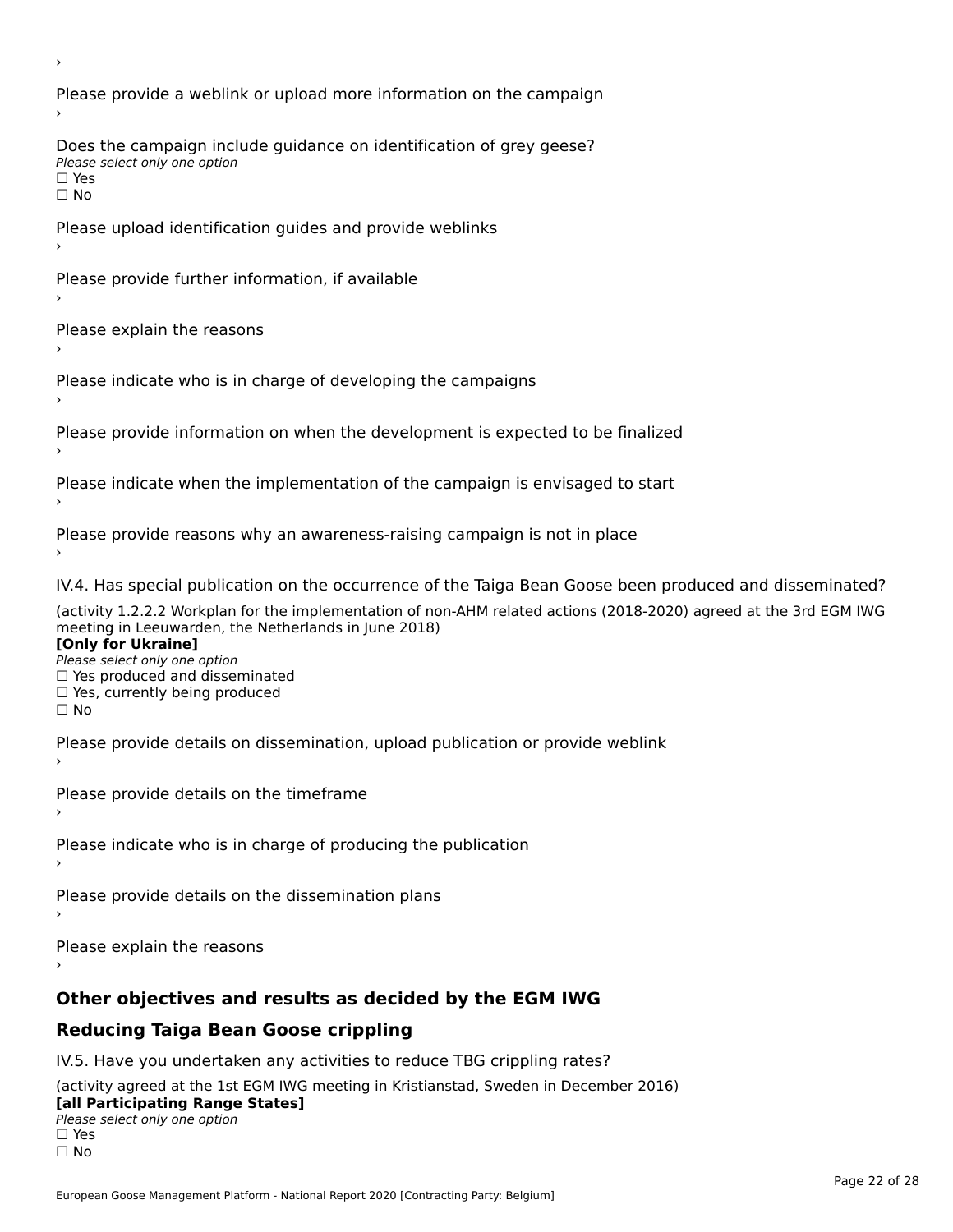☐ Not applicable

```
Please provide details on the activities
```
Please explain the reasons

Please explain the reasons

## **Raising identification skills and awareness amongst hunters**

IV.6. Have training programmes to develop identification skills amongst hunters been organized by national rv.o. riave training pro<br>hunting associations?

(activity agreed at the 1st EGM IWG meeting in Kristianstad, Sweden in December 2016) **[all Participating Range States]**[all Participating Range States] **Lan Tarticipating Range**<br>Please select only one option ☐ Yes☐ No□ Not applicable

Please provide more information on the training programmes

Have the training programmes been developed in cooperation with BirdLife partners and other conservation NGOs?Please select only one option☐ Yes☐ No

```
Please provide a list of cooperating partners
```
Please provide more information of detailed activities with partners

Please upload any relevant materials

Please provide weblinks

Please explain the reasons

Please explain the reasons›

Please explain the reasons

### **Optionally, please provide any other information related to the implementation of the TBG ISSAPTBG ISSAP**

Please provide information here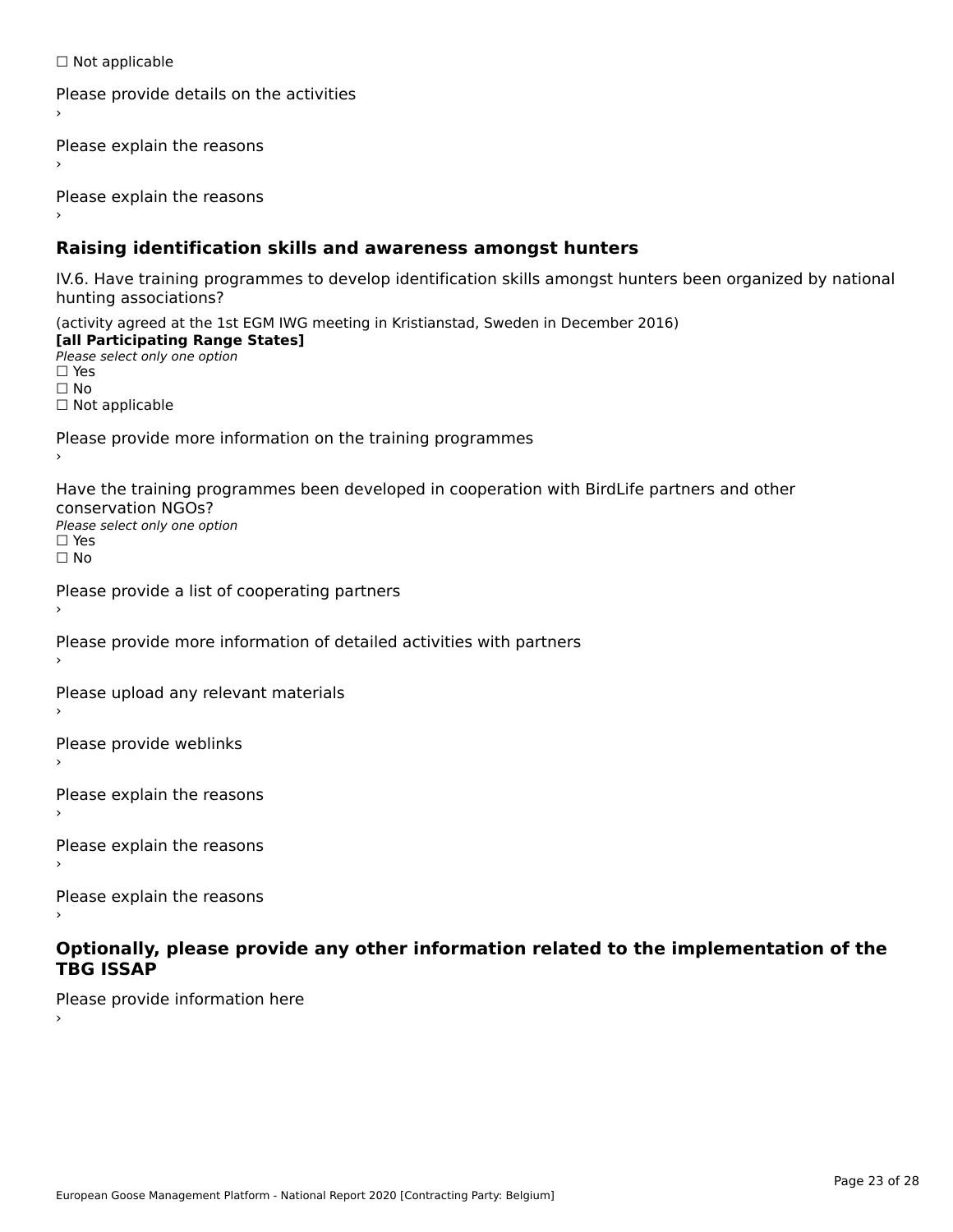# **V. Sub-section B: Taiga Bean Goose International Single SpeciesAction Plan (TBG ISSAP) - Western and Central Management Units**

Participating Range States: **Denmark**, **Finland**, **Norway, Sweden**, **UK**

## **Objective 1 Increase survival rate of adults**

## **Result 1.2 Illegal harvest is reduced to non-significant levels**

V.1. Is TBG shooting investigated in north-east Jutland and Zealand?

(activity 1.2.2.1 Workplan for the implementation of non-AHM related actions (2018-2020) agreed at the 3rd EGM IWG meeting in Leeuwarden, the Netherlands in June 2018) **[Only for Denmark] LOTTLY TOT DETITIONS**<br>Please select only one option

*riease*<br>□ Yes<br>□ No

Please indicate what activities have been undertaken›

Please provide results, relevant publications and weblinks ›

Please explain the reasons

### **Result 1.3: Impact of huntable native predators in breeding and moulting areas is reduced**

V.2. Are annual campaigns undertaken amongst hunters in the breeding areas to strengthen fox v.z. Are annual campaigns und<br>management in your country?

(activity 1.3.1.1 Biannual Taiga Bean Goose implementation plan agreed at the 1st EGM IWG meeting in Kristianstad, Sweden in December 2016)

**[Only for Finland]** Please select only one optionriease<br>□ Yes ים וכ<br>⊡ No

Please list the areas where the campaigns are being undertaken

Please list the hunting associations involved

Please provide any other relevant details and weblinks ›

Please explain the reasons›

V.3. Has fox management in northernmost Finland been further strengthened by the Finnish Wildlife v.5. Has fox management in northernmost F<br>Agency and the Forestry and Parks Service?

(activity 1.3.1.2 Biannual Taiga Bean Goose implementation plan agreed at the 1st EGM IWG meeting in Kristianstad, Sweden in December 2016) Sweden in December 2016)

[Only for Finland]

**Please select only one option** □ Yes<br>□ No

Please explain what activities have taken place

Please provide results, relevant publications and weblinks ›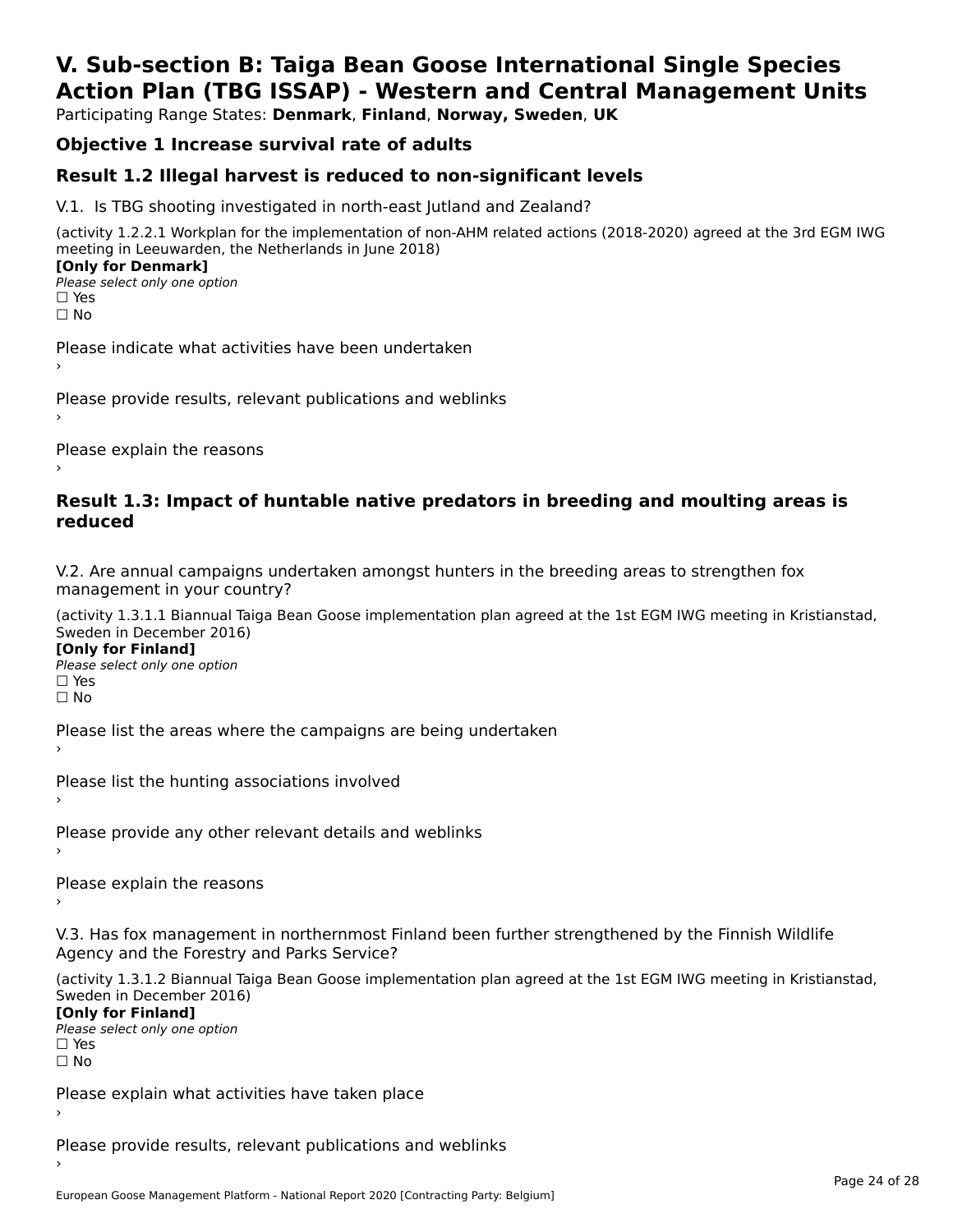# **Result 1.4: Impact of alien predators in breeding and moulting areas is reduced**

V.4. Does your country implement programmes for the eradication of the raccoon dog?

(activity 1.4.1.1 Workplan for the implementation of non-AHM related actions (2018-2020) agreed at the 3rd EGM IWG meeting in Leeuwarden, the Netherlands in June 2018) **[Only for Finland and Sweden]**

**Please select only one option** 

□ Yes<br>□ No

Please provide details about the eradication programme(s) (scope, implementing entities, etc.)

Please provide details on the effectiveness of the programmes

Please provide an update on the current status of the raccoon dog

Please explain the reasons

## **Objective 2. Increase reproductive rates**

## **Result 2.2: Intraspecific competition in spring staging areas is reduced**

V.5. Please provide updates on the implementation of the "fields for geese" programme

(activity 2.2.1.1 Workplan for the implementation of non-AHM related actions (2018-2020) agreed at the 3rd EGM IWG meeting in Leeuwarden, the Netherlands in June 2018) Loury for Swedent

V.6. Please provide information on the continuation and implementation of the "unharvested-fields-forbirds" programme (within the Common Agricultural Policy)birds" programme (within the Common Agricultural Policy)

(activity 2.2.1.2 and 2.2.1.3) **[Only for Finland]** ›

### **Objective 3. Stop ongoing loss, fragmentation and degradation of habitats, and restore lost, fragmented and degraded habitats**

## **Result 3.1: Impact of forestry works is reduced**

V.7. Have working models been developed for wildlife-friendly forest management?

(activity 3.1.1.1 Workplan for the implementation of non-AHM related actions (2018-2020) agreed at the 3rd EGM IWG meeting in Leeuwarden, the Netherlands in June 2018)

### **[Only for Finland]**

**Please select only one option** □ Yes<br>□ No

Please provide details on the working models developed

Are these models being implemented? ∩ne enese moders being<br>Please select only one option □ Yes<br>□ No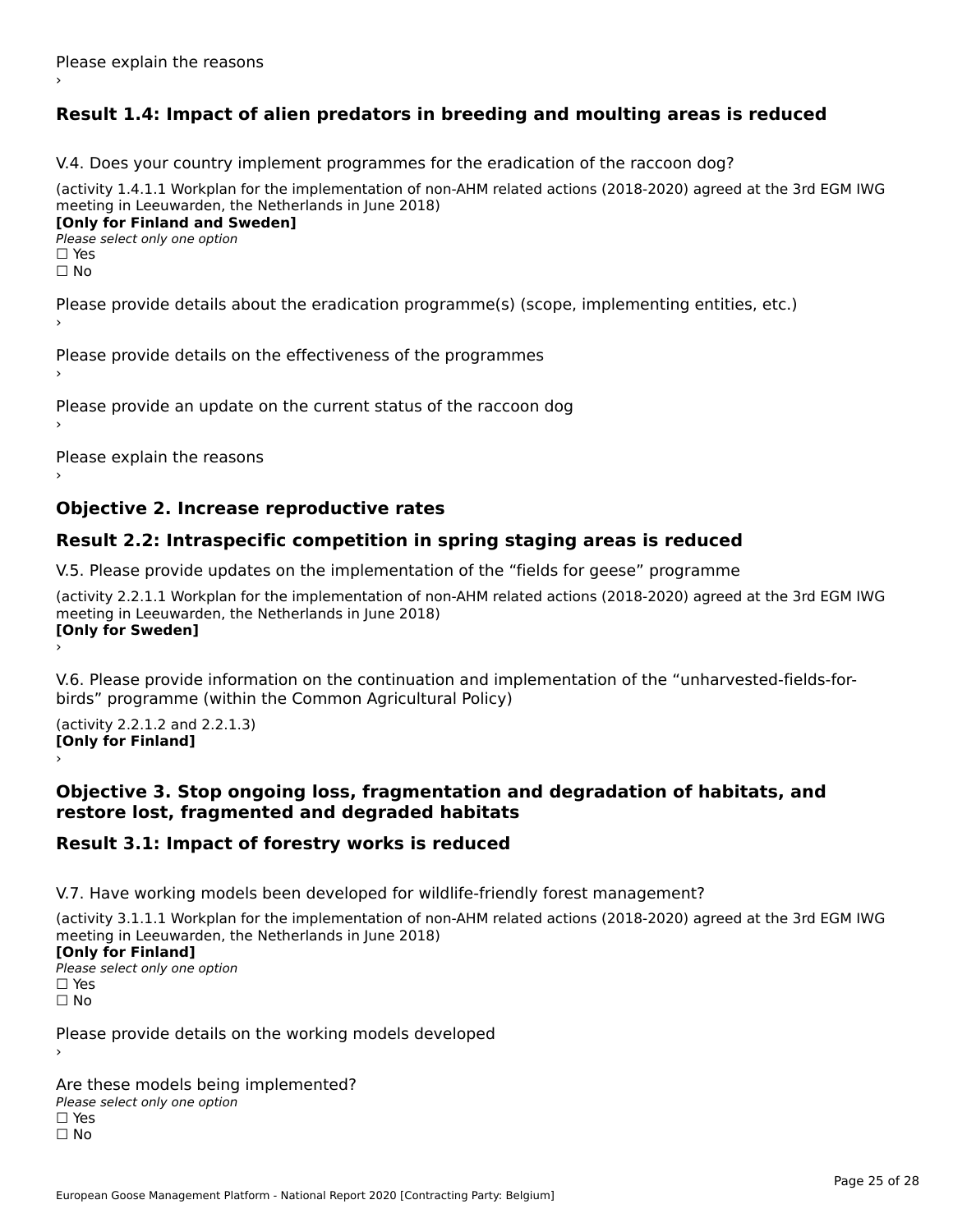Please provide more information on the progress Have these models been promoted to reach forest owners? ∩ave these models bee<br>Please select only one option □ Yes<br>□ No Please provide more information Please explain the reasons ›Have these models been promoted to reach forest corporations? ∩ave these models bee<br>Please select only one option □ Yes<br>□ No Please provide more information Please explain the reasons ›Please explain the reasons›Please explain the reasons›

V.8. Please indicate the implementation progress to reach the annual goals for mire restoration

(activity 3.1.2.1 Workplan for the implementation of non-AHM related actions (2018-2020) agreed at the 3rd EGM IWG meeting in Leeuwarden, the Netherlands in June 2018) **[all Participating Range States]** ›

**Result 3.3: Breeding, staging and wintering habitats are not further lost due to oil and gas or renewable energy developments**gas or renewable energy developments

V.9. Are you monitoring the collision risk posed by renewable energy developments to TBG close to the Special Protection Areas, identified as their important wintering sites?

(activity 3.3.1.1 Workplan for the implementation of non-AHM related actions (2018-2020) agreed at the 3rd EGM IWG meeting in Leeuwarden, the Netherlands in June 2018) **[only for Denmark and other Range States as applicable]**

```
Please select only one option
□ Yes<br>□ No
```
Please provide information on the relevant actions that have been undertaken ›

Please provide any results, if available

Please explain the reasons

# **Result 3.4: Impact of agriculture on natural Taiga Bean Goose habitats is minimized**

V.10. Has the area of managed coastal grasslands under the Common Agricultural Policy (CAP) increased in

(activity 3.4.1.1 Workplan for the implementation of non-AHM related actions (2018-2020) agreed at the 3rd EGM IWG meeting in Leeuwarden, the Netherlands in June 2018) **[only for Finland]**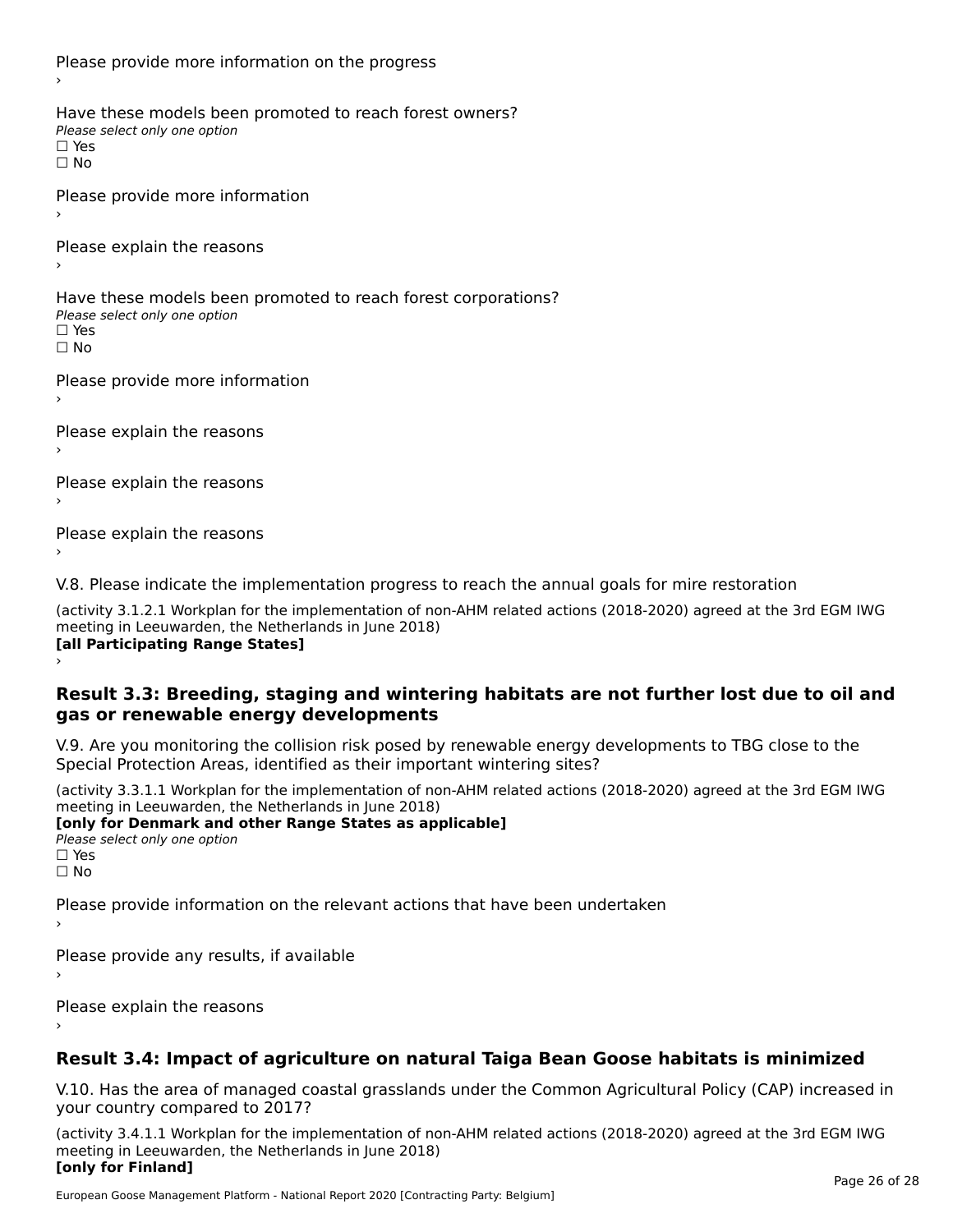Please select only one option □ Yes<br>□ No

Please indicate the size of the total area›

Please indicate the additional area managed since the beginning of 2017

Please describe the activities undertaken on grassland management

Please upload relevant documentation and provide weblinks

Please explain the reasons

## **Other objectives and results as decided by the EGM IWG**

### **Review factors possibly contributing to rapid declines in eastern England and implement appropriate management responses**implement appropriate management responses

V.11. Have possible factors causing population declines in eastern England been reviewed?

(activity 3.4.2. Workplan for the implementation of non-AHM related actions (2018-2020) agreed at the 3rd EGM IWG meeting in Leeuwarden, the Netherlands in June 2018)<br>**[only for UK]** 

**∐omy for OR**<br>Please select only one option □ Yes<br>□ No

Please describe those factors and provide further information as available

Are appropriate management responses to these factors being implemented? Please select only one option ים<br>⊡ No

Please provide information on the activities implemented

Please provide information about the main achievements and results›

Please explain the reasons

Please explain the reasons

**Reducing Taiga Bean Goose crippling**

V.12. Have you undertaken any activities in the past three years to reduce TBG crippling rates?

(activity agreed at the 1st EGM IWG meeting in Kristianstad, Sweden in December 2016) **[all Participating Range States]**

[all Participating Range States] Please select only one option☐ Yesים<br>⊡ No □ Not applicable

Please provide details on the activities